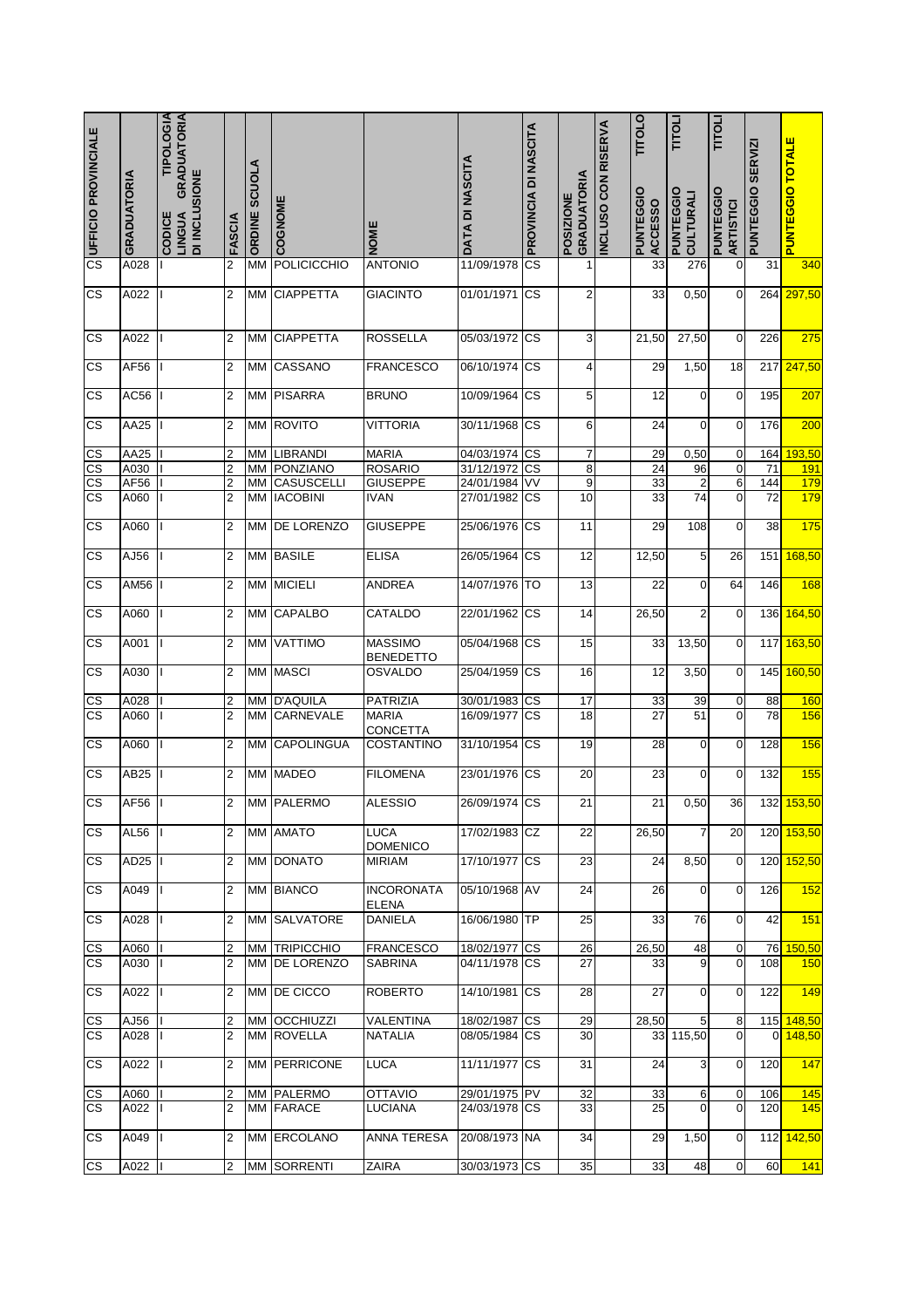| <b>CS</b>              | A028             |   | $\overline{2}$ |           | MM PINGITORE          | VALENTINO                           | 20/09/1979 CZ | 36              | 28,50 | 47                      | $\mathbf 0$    |     | 65 140.50      |
|------------------------|------------------|---|----------------|-----------|-----------------------|-------------------------------------|---------------|-----------------|-------|-------------------------|----------------|-----|----------------|
| $\overline{\text{cs}}$ | A060             |   | $\overline{2}$ |           | MM SERAFINI           | <b>SARA MARIA</b>                   | 09/06/1984 MI | $\overline{37}$ | 33    | 30                      | $\overline{0}$ | 77  | 140            |
| CS                     | A022             |   | $\overline{2}$ |           | <b>MM FALCO</b>       | <b>TIZIANA</b>                      | 27/06/1973 CS | 38              | 26,50 | 43,50                   | $\mathbf 0$    | 70  | 140            |
| $\overline{\text{cs}}$ | AA25             |   | $\overline{2}$ | MМ        | <b>MIRABELLI</b>      | <b>SUSANNA</b>                      | 03/06/1971 EE | 39              | 25,50 | 0                       | $\Omega$       | 114 | 139,50         |
| $\overline{\text{cs}}$ | A060             |   | $\overline{2}$ |           | MM ATTADIA            | <b>PIETRO</b>                       | 06/01/1967 CS | 40              | 25    | 0,50                    | $\overline{O}$ | 114 | 139,50         |
| $\overline{\text{cs}}$ | AB25             |   | $\overline{2}$ |           | MM SISCA              | LAURA MARIA                         | 24/08/1970 CS | 41              | 25,50 | 7,50                    | $\overline{0}$ | 105 | 138            |
| $\overline{\text{cs}}$ | AB25             |   | $\overline{2}$ |           | MM RIZZO              | <b>SABINA</b>                       | 06/11/1981 EE | 42              | 29    | 4,50                    | $\overline{0}$ | 104 | 137,50         |
| $\overline{\text{cs}}$ | AA25             |   | $\overline{2}$ |           | <b>MM SAPIA</b>       | <b>FRANCESCA</b>                    | 27/02/1970 CS | 43              | 29    | $\Omega$                | $\mathbf{0}$   | 108 | 137            |
| CS                     | AB25             |   | $\overline{2}$ | <b>MM</b> | <b>IACONIANNI</b>     | <b>DANILA</b>                       | 23/07/1974 CS | 44              | 25    | 4                       | $\mathbf 0$    | 108 | 137            |
| <b>CS</b>              | AF56             |   | 2              |           | MM MAZZEI             | <b>FRANCESCO</b>                    | 17/12/1988 CS | 45              | 26,50 | 0,50                    | $\mathbf 0$    | 110 | 137            |
| СS                     | A001             |   | 2              | <b>MM</b> | <b>COSCARELLA</b>     | <b>CRISTIANA</b>                    | 07/05/1963 CS | 46              | 29    | 107                     | $\mathbf 0$    |     | 137            |
| $\overline{\text{cs}}$ | AB25             |   | $\overline{2}$ |           | MM MARRA              | <b>DOMENICA</b><br><b>SIMONA</b>    | 29/05/1979 RC | 47              | 24,50 | $\Omega$                | $\Omega$       | 112 | 136,50         |
| <b>CS</b>              | AB25             |   | $\overline{2}$ | МM        | <b>CONFORTI</b>       | <b>EMILIA</b>                       | 17/02/1972 CS | 48              | 25    | 26,50                   | $\overline{0}$ | 85  | 136,50         |
| CS                     | A028             |   | $\overline{2}$ |           | MM TOSCANO            | <b>BIAGINA</b>                      | 20/07/1957 CS | 49              | 20,50 | $\mathbf 0$             | $\mathbf{0}$   |     | 116 136,50     |
| <b>CS</b>              | A030             |   | $\overline{2}$ | МM        | POSTERARO             | <b>ROSARIA</b>                      | 23/06/1977 CS | 50              | 29    | 30                      | $\overline{0}$ | 77  | 136            |
| <b>CS</b>              | AB25             |   | $\overline{2}$ | МM        | <b>GRISOLIA</b>       | <b>ANTONELLA</b>                    | 08/06/1970 CS | 51              | 26,50 | $\mathbf 0$             | $\Omega$       | 108 | 134,50         |
| <b>CS</b>              | AI56             |   | $\overline{2}$ |           | MM BIANCOLILLO        | <b>ANTONIO</b>                      | 06/01/1967 BA | 52              | 18    | $\mathbf 0$             | 66             | 116 | 134            |
| CS                     | A028             |   | 2              |           | <b>MM SANTANIELLO</b> | <b>ANNA</b>                         | 27/07/1959 CE | 53              | 33    | 48                      | $\mathbf 0$    | 53  | 134            |
| <b>CS</b>              | AG56             |   | $\overline{2}$ | МM        | <b>DURANTE</b>        | <b>DANIELA ANNA</b>                 | 14/09/1988 CS | 54              | 33    | 17                      | 33             | 84  | 134            |
| СS                     | A060             |   | $\overline{2}$ |           | MM PIZZUTI            | <b>GEMMA</b>                        | 03/02/1982 CS | 55              | 24,50 | 12                      | $\overline{O}$ | 96  | 132,50         |
| CS                     | A028             |   | 2              | MM        | <b>VECCHIO</b>        | <b>ELEONORA</b>                     | 09/08/1983 NA | 56              | 33    | 85                      | $\overline{O}$ | 14  | 132            |
| СS                     | A030             |   | 2              | МM        | <b>OLIVERIO</b>       | <b>GIOVANNI</b><br><b>FRANCESCO</b> | 03/06/1969 EE | 57              | 29    | 0,50                    | $\overline{O}$ | 102 | 131,50         |
| CS                     | A028             |   | 2              | МM        | CARRIDEO              | <b>SARA</b>                         | 21/06/1972 CS | 58              | 29    | 63                      | $\mathbf 0$    | 38  | 130            |
| <b>CS</b>              | A028             |   | $\overline{2}$ | MМ        | <b>CAPALBO</b>        | CARMEN                              | 03/10/1984 CS | 59              | 33    | 28                      | $\overline{0}$ | 69  | 130            |
| CS                     | A060             |   | $\overline{2}$ |           | MM AVERSA             | <b>MARIA</b>                        | 07/11/1977 KR | 60              | 27    | 72                      | $\overline{O}$ | 31  | 130            |
| CS                     | A028             |   | $\overline{2}$ |           | MM QUARTAROLO         | ANGELO                              | 17/09/1971 CS | 61              | 28    | 60                      | $\overline{0}$ | 42  | 130            |
| <b>CS</b>              | A060             |   | $\overline{2}$ |           | MM AVENA              | <b>PAOLA</b>                        | 25/01/1982 CS | 62              | 23,50 | 87                      | $\overline{0}$ |     | 19 129,50      |
| CS.                    | A028             |   | 2              |           | MM GATTO              | <b>MARA</b>                         | 13/03/1976 CS | 63              | 27,50 | $\overline{\mathbf{c}}$ | $\mathbf 0$    |     | 100 129,50     |
| CS.                    | A001             | T | $\overline{2}$ |           | MM ZICARI             | <b>MARIA</b>                        | 17/04/1976 CS | 64              | 22    | $\mathbf 0$             | $\overline{0}$ | 107 | 129            |
| $\mathsf{CS}$          | A060             |   | 2              |           | MM NUDO               | <b>PAOLA</b>                        | 25/01/1979 CS | 65              | 28    | 49                      | $\overline{0}$ | 52  | 129            |
| <b>CS</b>              | A022             |   | $\overline{2}$ |           | MM MELE               | <b>MAURA</b>                        | 16/09/1976 CS | 66              | 25    | 5,50                    | $\overline{0}$ |     | 98 128,50      |
| <b>CS</b>              | AG56             |   | $\overline{2}$ |           | MM SALERNO            | <b>LUCIA</b>                        | 22/10/1986 CS | 67              | 24,50 | 8                       | 10             |     | 96 128,50      |
| СS                     | A022             |   | $\overline{2}$ |           | MM BELLUCCI           | <b>SABINA</b>                       | 26/06/1973 EE | 68              | 33    | 34,50                   | $\overline{0}$ |     | 61 128,50      |
| СS                     | AB25             |   | 2              |           | MM CHIARELLI          | LAURA                               | 03/01/1971 CS | 69              | 28    | 8                       |                |     | 0 91,50 127,50 |
| СS                     | AB <sub>25</sub> |   | 2              |           | <b>MM SICILIA</b>     | <b>SERAFINA</b>                     | 14/10/1975 CS | 70              | 20,50 | 3                       | $\overline{0}$ |     | 104 127,50     |
| CS.                    | A022             |   | $\overline{2}$ |           | MM AGOSTO             | <b>SABRINA</b>                      | 17/10/1978 CZ | 71              | 33    | 4                       | $\overline{0}$ | 90  | 127            |
| <b>CS</b>              | A022             |   | 2              |           | <b>MM GABRIELE</b>    | <b>LORELLA</b>                      | 20/12/1974 CS | 72              | 33    | 49                      | $\mathbf 0$    | 45  | 127            |
| CS.                    | AB56             |   | $\overline{2}$ |           | MM IAZZOLINO          | ANDREA                              | 09/09/1982 CS | 73              | 12    | 6,50                    | $\overline{0}$ |     | 108 126,50     |
| CS                     | A028             |   | $\overline{2}$ |           | MM CARDILLO           | <b>FRANCESCA</b>                    | 14/12/1956 FI | 74              | 26,50 | $\overline{0}$          | $\mathbf 0$    |     | 100 126,50     |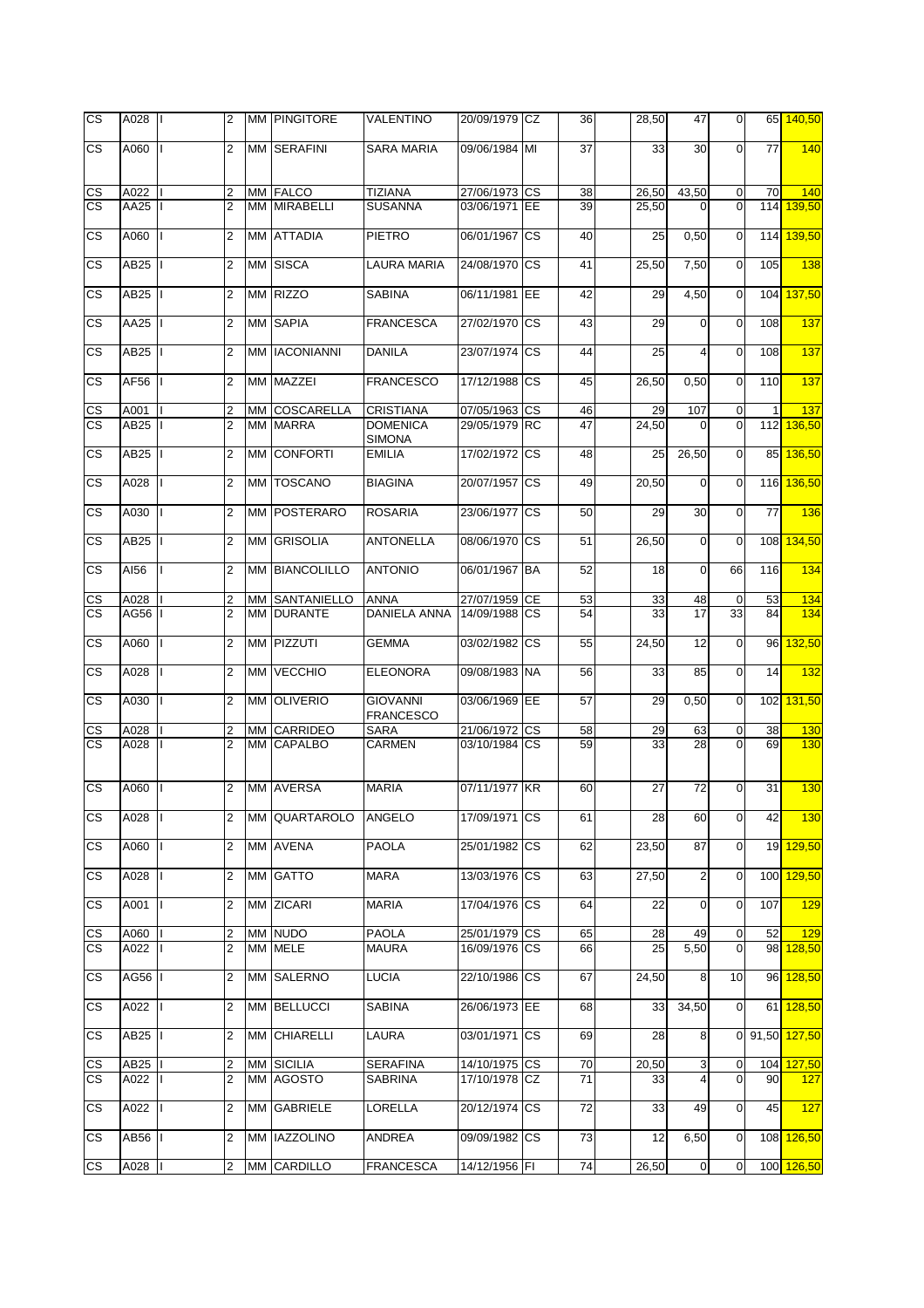| CS                     | A022             |              | $\overline{2}$ |      | MM FARACE             | <b>GENOVEFFA</b>                                      | 07/02/1972 CS |            | 75  | 24    | 12             | $\mathbf 0$    | 90  | 126        |
|------------------------|------------------|--------------|----------------|------|-----------------------|-------------------------------------------------------|---------------|------------|-----|-------|----------------|----------------|-----|------------|
| CS                     | AB25             |              | $\overline{2}$ |      | MM PASTORE            | <b>STEFANIA</b>                                       | 01/03/1969 CS |            | 76  | 22,50 | $\Omega$       | $\Omega$       | 103 | 125,50     |
| CS                     | A028             |              | 2              |      | MM <b>IONESCU</b>     | ANDREEA                                               | 10/12/1985 EE |            | 77  | 29    | 86             | $\mathbf 0$    | 10  | 125        |
| CS                     | A030             |              | 2              |      | MM IMBROGNO           | ANNIBALE                                              | 11/12/1962 CS |            | 78  | 12,50 | 1,50           | $\mathbf 0$    | 111 | 125        |
| $\overline{\text{cs}}$ | AJ56             |              | $\overline{2}$ |      | MM PECORA             | <b>DEBORA</b>                                         | 17/04/1975 CS |            | 79  | 12    | 20             | 6              | 92  | 124        |
| CS                     | A060             |              | $\overline{2}$ |      | MM ACRI               | <b>ROBERTO</b>                                        | 15/09/1981 CS |            | 80  | 26,50 | 12,50          | $\mathbf 0$    | 85  | 124        |
| CS.                    | A030             |              | $\overline{2}$ |      | MM MAZZEI             | <b>AGATA LUIGIA</b><br><b>ANGELA</b><br><b>MIRIAM</b> | 15/11/1977 CT |            | 81  | 33    | 4,50           | $\overline{0}$ | 86  | 123,50     |
| CS                     | AB56             |              | 2              |      | <b>MM SALITURO</b>    | <b>ROBERTO</b>                                        | 30/10/1986 CS |            | 82  | 12    | 7              | 3              | 104 | 123        |
| <b>CS</b>              | A028             |              | $\overline{2}$ |      | MM FORMOSO            | LAVINIA ELVIRA 27/03/1962 CS                          |               |            | 83  | 22    | 1              | $\mathbf 0$    | 100 | 123        |
| CS                     | A022             |              | 2              |      | MM DE MARCO           | <b>DOMENICA</b>                                       | 22/10/1973 BG |            | 84  | 26,50 | 6,50           | $\mathbf 0$    | 89  | 122        |
| <b>CS</b>              | A028             |              | $\overline{2}$ |      | MM ARMENTANO          | <b>NADIA</b>                                          | 02/02/1978 CS |            | 85  | 27    | 50,50          | $\mathbf 0$    | 44  | 121,50     |
| CS                     | A022             |              | 2              |      | MM RIPOLI             | LILIANA                                               | 25/03/1967 CS |            | 86  | 27    | 12,50          | $\mathbf 0$    | 82  | 121,50     |
| <b>CS</b>              | AB25             |              | $\overline{2}$ |      | MM MAZZEI             | <b>FRANCESCA</b><br>ANNA                              | 22/07/1968 CS |            | 87  | 25,50 | 3,50           | $\Omega$       | 92  | 121        |
| CS                     | A049             |              | $\overline{2}$ |      | MM DUCCI              | <b>SIMONA</b>                                         | 09/10/1971 NA |            | 88  | 33    | 4              | $\mathbf 0$    | 84  | 121        |
| <b>CS</b>              | A060             |              | $\overline{2}$ |      | MM BRACCIOFORT<br>E   | <b>ALESSANDRO</b>                                     | 06/11/1983 CS |            | 89  | 27,50 | 11             | $\Omega$       | 82  | 120,50     |
| <u>CS</u>              | A049             |              | 2              |      | MM MURACA             | <b>STEFANO</b>                                        | 03/03/1983    | <b>CS</b>  | 90  | 25    | 3,50           | $\mathbf 0$    | 92  | 120,50     |
| <b>CS</b>              | A001             |              | $\overline{2}$ |      | MM CINQUE             | <b>VINCENZINA</b>                                     | 29/03/1979 CS |            | 91  | 33    | 9              | $\mathbf 0$    | 78  | 120        |
| $\mathsf{CS}\,$        | A028             |              | 2              |      | MM CAPARELLI          | <b>SABINA</b>                                         | 29/01/1988 CS |            | 92  | 33    | 14             | 0              | 73  | 120        |
| $\overline{\text{cs}}$ | A049             |              | $\overline{2}$ |      | MM CARCHEDI           | <b>FRANCESCA</b>                                      | 11/07/1986 BA |            | 93  | 33    | 10             | $\Omega$       | 77  | 120        |
| CS                     | A030             |              | 2              |      | MM MARTIRE            | <b>ANTONIO</b>                                        | 08/12/1973 CS |            | 94  | 12,50 | 1,50           | $\overline{0}$ | 106 | 120        |
| $\overline{\text{cs}}$ | A060             |              | $\overline{2}$ |      | MM MICELI             | ANGELA                                                | 23/03/1974 CS |            | 95  | 23    | 75,50          | $\Omega$       | 21  | 119,50     |
| CS                     | A028             |              | 2              |      | <b>MM POLICICCHIO</b> | <b>ALFONSO</b>                                        | 30/05/1980 CS |            | 96  | 27,50 | 64             | $\mathbf 0$    | 28  | 119,50     |
| $\overline{\text{cs}}$ | AA25             |              | $\overline{2}$ |      | <b>MM MACRI</b>       | <b>DANIELA</b><br>ANGELA                              | 18/10/1972 KR |            | 97  | 21    | $\overline{2}$ | $\Omega$       | 96  | 119        |
| CS                     | AM56             |              | $\overline{2}$ |      | MM DE PAOLI           | <b>ANTONIO</b>                                        | 21/09/1986 CS |            | 98  | 33    | 2              | 21             | 84  | 119        |
| CS                     | AK56             |              | $\overline{2}$ | MM I | <b>CARIELLO</b>       | <b>ANTONELLA</b>                                      | 14/02/1989    | <b>SA</b>  | 99  | 33    | 9,50           | 22             | 76  | 118,50     |
| CS                     | <b>AK56</b>      |              | $\overline{2}$ |      | MM DE LUCA            | <b>GIOVANNI</b>                                       | 28/11/1987    | <b>CS</b>  | 100 | 26,50 | 4              | 40             | 88  | 118,50     |
| CS.                    | A022             |              | $\overline{2}$ |      | <b>MM PERRONE</b>     | <b>SALVATORE</b>                                      | 26/06/1981    | <b>ICS</b> | 101 | 28    | 18,50          | $\overline{0}$ | 72  | 118,50     |
| <u>CS</u>              | A028             |              | $\overline{2}$ |      | MM DE VITA            | <b>ASSUNTA</b>                                        | 13/06/1974 EE |            | 102 | 25,50 | 13,50          | $\mathbf 0$    | 79  | <b>118</b> |
| <b>CS</b>              | AI56             |              | $\overline{2}$ |      | MM LITRENTA           | <b>MONICA</b>                                         | 17/09/1987 CS |            | 103 | 28    | 18             | 18             | 72  | 118        |
| $\mathsf{CS}\,$        | AB56             |              | 2              |      | MM MAMONE             | SALVATORE                                             | 04/03/1991    | CZ         | 104 | 33    | 13             | 6              | 72  | 118        |
| <b>CS</b>              | A028             |              | 2              |      | MM BELFIORE           | <b>TIZIANA</b>                                        | 05/10/1972 CS |            | 105 | 29    | 37             | $\mathbf 0$    | 52  | 118        |
| СS                     | A028             |              | 2              |      | MM CARISTIA           | <b>ANNAMARIA</b>                                      | 09/03/1961 CS |            | 106 | 20,50 | 3,50           | $\mathbf 0$    | 94  | 118        |
| CS                     | A030             |              | 2              |      | MM MAZZEI             | SALVATORE                                             | 07/05/1980 CS |            | 107 | 33    | 6,50           | 0              |     | 78 117,50  |
| <b>CS</b>              | AB <sub>25</sub> |              | $\overline{2}$ |      | MM FALBO              | <b>CATERINA</b>                                       | 01/10/1977 CS |            | 108 | 26,50 |                | $\Omega$       | 82  | 117,50     |
| <b>CS</b>              | A022             | $\mathbf{I}$ | 2              |      | MM BALENO             | <b>DANIELA</b>                                        | 04/02/1971 CS |            | 109 | 22    | 15             | $\mathbf 0$    | 80  | 117        |
| CS.                    | AB56             |              | 2              |      | MM SANTAGATA          | <b>DANIELE</b>                                        | 10/02/1988 CS |            | 110 | 26    | 7              | 26             | 84  | 117        |
| CS.                    | AA25             |              | $\overline{2}$ |      | MM THIA               | <b>ROSELYNE</b>                                       | 02/09/1973 EE |            | 111 | 12    | 9              | $\mathbf 0$    | 96  | 117        |
| <b>CS</b>              | A060             |              | 2              |      | MM GRAZIANO           | <b>MARIA</b><br><b>ANTONIETTA</b>                     | 14/05/1981 CS |            | 112 | 22    | 14             | $\mathbf 0$    | 81  | 117        |
| CS.                    | AG56   I         |              | $\overline{2}$ |      | MM BORLIZZI           | <b>ELENA</b>                                          | 20/02/1987 LE |            | 113 | 33    | 12             | 66             | 72  | 117        |
| CS                     | AB25             |              | 2              |      | MM STABILE            | <b>KATIA</b>                                          | 26/04/1979 CS |            | 114 | 29    | 42,50          | $\overline{0}$ | 45  | 116,50     |
| CS.                    | A028             |              | 2              |      | MM SALATINO           | <b>ROSINA</b>                                         | 26/05/1982 CS |            | 115 | 33    | 5              | $\overline{0}$ | 78  | 116        |
| S                      | A028             |              | $\overline{2}$ |      | MM BARTOLOTTA         | ORI                                                   | 03/02/1975 EE |            | 116 | 29    | 6,50           | $\overline{0}$ |     | 80 115,50  |
|                        |                  |              |                |      |                       |                                                       |               |            |     |       |                |                |     |            |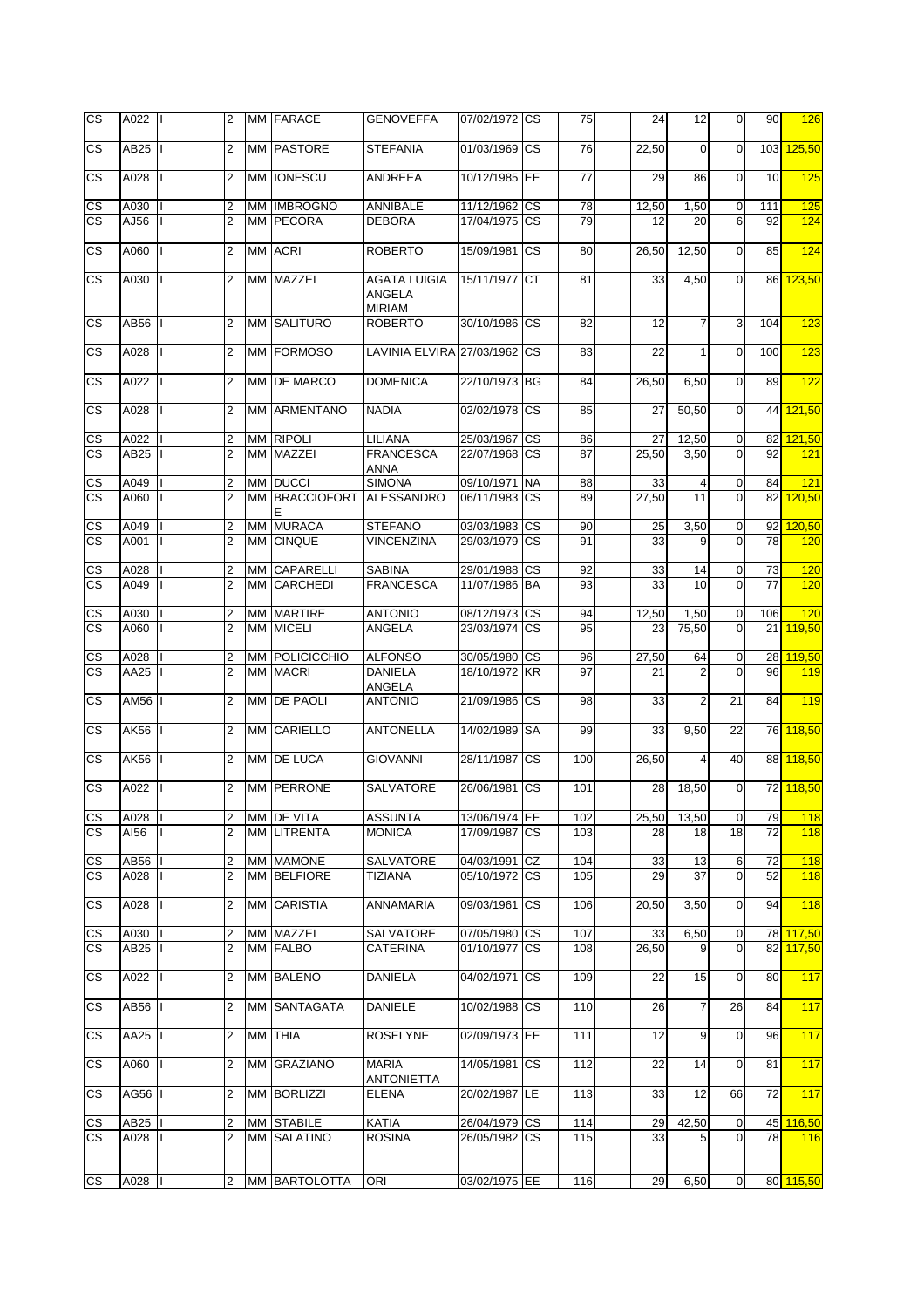| <b>CS</b>                | AM56 |              | $\overline{2}$          | MM POLIZZO          | CARMELA                                 | 25/10/1977 AL |           | 117 | 12,50 | 15             | 55             |                 | 88 115,50 |
|--------------------------|------|--------------|-------------------------|---------------------|-----------------------------------------|---------------|-----------|-----|-------|----------------|----------------|-----------------|-----------|
| $\overline{\text{cs}}$   | A028 |              | $\overline{2}$          | MM PONTE            | <b>DINO</b>                             | 10/01/1983 CS |           | 118 | 33    | 0,50           | $\mathbf 0$    | 82              | 115,50    |
| $\overline{\text{CS}}$   | A028 |              | $\overline{2}$          | MM MORRONE          | <b>FRANCESCA</b>                        | 03/11/1981 CS |           | 119 | 33    | 4,50           | $\overline{0}$ | 78              | 115,50    |
| $\overline{\text{cs}}$   | AB25 |              | $\overline{2}$          | MM GALLO            | <b>PATRIZIA</b>                         | 02/04/1972 CS |           | 120 | 23    | 12,50          | $\overline{0}$ | 80              | 115,50    |
|                          |      |              |                         |                     |                                         |               |           |     |       |                |                |                 |           |
| $\overline{\text{cs}}$   | AM56 |              | $\overline{2}$          | MM RENDE            | <b>ILEANA</b>                           | 19/02/1989 CS |           | 121 | 28,50 | 3              | 43             | 84              | 115,50    |
| $\overline{\text{cs}}$   | A060 |              | 2                       | MM FEDERICO         | <b>LORENZO</b>                          | 23/08/1974 CS |           | 122 | 25,50 | $\overline{7}$ | $\mathbf 0$    | 83              | 115,50    |
| $\overline{\text{cs}}$   | A028 |              | $\overline{2}$          | MM CIPOLLA          | <b>CINZIA</b>                           | 13/10/1982 CS |           | 123 | 33    | 6              | $\mathbf 0$    | 76              | 115       |
| CS                       | AB25 |              | $\overline{2}$          | MM CIRIMELE         | <b>FERNANDA</b>                         | 29/03/1976 CS |           | 124 | 33    | 16             | $\mathbf 0$    | 66              | 115       |
| CS                       | A022 |              | 2                       | MM CASCIARO         | FRANCESCOPA 07/06/1974 CS<br><b>OLO</b> |               |           | 125 | 19    | $\mathbf 0$    | $\mathbf 0$    | 96              | 115       |
| CS                       | A022 |              | 2                       | MM ARAGONA          | <b>MICHELINA</b>                        | 13/01/1967    | <b>CS</b> | 126 | 25    | 0              | $\overline{0}$ | 90              | 115       |
| <b>CS</b>                | A030 |              | $\overline{2}$          | MM ESPOSITO         | <b>ALESSANDRO</b>                       | 12/07/1984    | <b>CS</b> | 127 | 23,50 | 7,50           | $\mathbf 0$    | 84              | 115       |
| <b>CS</b>                | A022 |              | $\overline{2}$          | MM CAMPA            | <b>CHIARA</b>                           | 15/02/1978    | <b>GE</b> | 128 | 26,50 | $\mathbf 0$    | $\mathbf 0$    | 88              | 114,50    |
| <b>CS</b>                | AE56 |              | $\overline{2}$          | MM BEVACQUA         | <b>LUIGI</b>                            | 19/09/1976 CS |           | 129 | 23,50 | $\overline{3}$ | 46             | 88              | 114,50    |
| <b>CS</b>                | AB25 |              | $\overline{2}$          | MM LACANNA          | <b>CARMELA</b>                          | 21/09/1976 NO |           | 130 | 24,50 | $\mathbf 0$    | $\overline{0}$ | 90              | 114,50    |
| <b>CS</b>                | A028 |              | $\overline{2}$          | MM PEZZI            | <b>LUIGIA</b>                           | 22/07/1974    | <b>CS</b> | 131 | 29    | 60             | $\mathbf 0$    | 25              | 114       |
| <b>CS</b>                | A030 |              | $\overline{2}$          | MM DI BIANCO        | <b>ELVIRA</b>                           | 16/09/1977    | <b>CS</b> | 132 | 33    | 25             | $\overline{0}$ | 56              | 114       |
| $\mathsf{CS}$            | AA25 |              | 2                       | <b>MM MORRONE</b>   | <b>MARIA</b>                            | 07/09/1976 CS |           | 133 | 20,50 | 3,50           | $\mathbf 0$    | 90              | 114       |
| $\overline{\text{cs}}$   | AA25 |              | $\overline{2}$          | MM LAVIA            | <b>ROMINA</b>                           | 23/09/1982 CS |           | 134 | 33    | 25             | $\Omega$       | 56              | 114       |
| $\overline{\text{cs}}$   | A022 |              | 2                       | MM LA TORRE         | ANNA LUCIA                              | 29/05/1966 FG |           | 135 | 27    | 12             | $\mathbf 0$    | 75              | 114       |
| $\overline{\text{cs}}$   | A060 |              | $\overline{2}$          | MM ALTOMARE         | <b>EMANUELA</b>                         | 24/12/1980    | <b>CS</b> | 136 | 23,50 | 28,50          | $\mathbf 0$    | 62              | 114       |
|                          |      |              |                         |                     |                                         |               |           |     |       |                |                |                 |           |
| CS                       | A028 |              | 2                       | MM OPPEDISANO       | <b>FRANCESCA</b>                        | 26/11/1973 RC |           | 137 | 26    | 86             | $\mathbf 0$    | $\overline{2}$  | 114       |
| <b>CS</b>                | A060 |              | $\overline{2}$          | <b>MM PANTANO</b>   | <b>ELENA</b>                            | 24/02/1959 CS |           | 138 | 23,50 | $\Omega$       | $\overline{0}$ | 90 <sup>°</sup> | 113,50    |
| $\overline{\text{cs}}$   | A022 |              | $\overline{2}$          | MM PIETROPAOLO      | <b>MARIA DELIA</b>                      | 09/09/1973 RC |           | 139 | 26,50 | 5              | $\overline{0}$ | 82              | 113,50    |
| CS.                      | AA25 |              | $\overline{2}$          | <b>MM ATTADIA</b>   | <b>ASSUNTA</b>                          | 24/03/1971    | <b>CS</b> | 140 | 27,50 | 16,50          | $\mathbf 0$    | 69              | 113       |
| CS                       | A030 |              | $\overline{2}$          | MM PALERMO          | <b>GIANPAOLO</b>                        | 22/03/1970 CS |           | 141 | 33    | $\overline{O}$ | $\overline{0}$ | 80              | 113       |
| CS.                      | A049 |              | $\overline{2}$          | MM BORRINO          | <b>MARIA STELLA</b>                     | 28/10/1978 CZ |           | 142 | 24    | $\overline{2}$ | $\overline{0}$ | 87              | 113       |
| <b>CS</b>                | A028 |              | $\overline{2}$          | MM PELLICONE        | <b>GAETANO</b>                          | 19/06/1978 RC |           | 143 | 33    | 31,50          | $\Omega$       |                 | 48 112,50 |
| <b>CS</b>                | A001 | $\mathbf{H}$ | $\overline{2}$          | MM GUARINO          | <b>MARIA PINA</b>                       | 05/12/1974 EE |           | 144 | 28,50 | 1,50           | $\overline{0}$ | 82              | 112       |
| $\mathsf{CS}\phantom{0}$ | A060 |              | $\overline{\mathbf{c}}$ | MM MAZZEO           | <b>DOMENICO</b>                         | 19/08/1987 VV |           | 145 | 33    | 78,50          | $\overline{0}$ |                 | 0 111,50  |
| CS                       | AD25 |              | $\overline{2}$          | MM LIBERATO         | <b>MARIA</b>                            | 25/07/1970 FG |           | 146 | 21,50 | 11             | $\mathbf 0$    |                 | 79 111,50 |
| CS.                      | AL56 |              | $\overline{2}$          | MM PIACENTINO       | <b>ANTONIO</b>                          | 23/05/1967 FG |           | 147 | 12    | 2,50           | 66             |                 | 97 111,50 |
| CS.                      | A028 |              | $\overline{2}$          | MM FABBRICATOR<br>Е | <b>DAVIDE</b>                           | 12/06/1981 CS |           | 148 | 33    | 18,50          | $\overline{0}$ | 60              | 111,50    |
| CS.                      | A060 | L            | $\overline{2}$          | MM FALCONE          | <b>PIETRO</b>                           | 22/10/1978 CS |           | 149 | 33    | $\overline{0}$ | $\mathbf 0$    | 78              | 111       |
| CS.                      | AC56 |              | $\overline{2}$          | MM ROTELLA          | <b>FRANCESCO</b>                        | 02/12/1971    | CZ        | 150 | 27,50 | 3,50           | 30             | 80              | 111       |
| CS.                      | AN56 |              | $\overline{2}$          | <b>MM GRILLO</b>    | <b>MARIA STELLA</b>                     | 10/12/1992 CZ |           | 151 | 27    | 12             | $\overline{0}$ | 72              | 111       |
| CS.                      | A030 |              | 2                       | MM PAGNOTTA         | <b>ROSSELLA</b>                         | 09/01/1985 CS |           | 152 | 33    | 6              | $\overline{0}$ | 72              | 111       |
| CS                       | A049 |              | 2                       | MM PALERMO          | <b>FRANCO</b>                           | 08/10/1986 CS |           | 153 | 25,50 | 5              | $\mathbf 0$    | 80              | 110,50    |
| $\overline{\text{cs}}$   | A001 |              | $\overline{2}$          | <b>MM STABILE</b>   | <b>RICCARDA</b>                         | 17/04/1974    | <b>CS</b> | 154 | 33    | 6              | $\overline{0}$ | 71              | 110       |
|                          |      |              |                         |                     |                                         |               |           |     |       |                |                |                 |           |
| CS                       | A028 |              | 2                       | MM DE BARTOLO       | <b>ROSITA</b>                           | 10/05/1977    | <b>CS</b> | 155 | 26    | 60             | $\overline{0}$ | 24              | 110       |
| CS                       | A022 |              | 2                       | MM VITA             | <b>ROSAMARIA</b>                        | 19/03/1965 CS |           | 156 | 22    | 4              | $\mathbf 0$    | 84              | 110       |
| CS                       | A028 |              | 2                       | MM MARTINI          | <b>AURELA</b>                           | 01/04/1980 EE |           | 157 | 26    | 36             | $\overline{0}$ | 48              | 110       |
| CS                       | A060 |              | 2                       | MM DE MARCO         | <b>PAOLA</b>                            | 15/04/1983 CS |           | 158 | 29    | 44             | $\pmb{0}$      | 37              | 110       |
|                          |      |              |                         |                     |                                         |               |           |     |       |                |                |                 |           |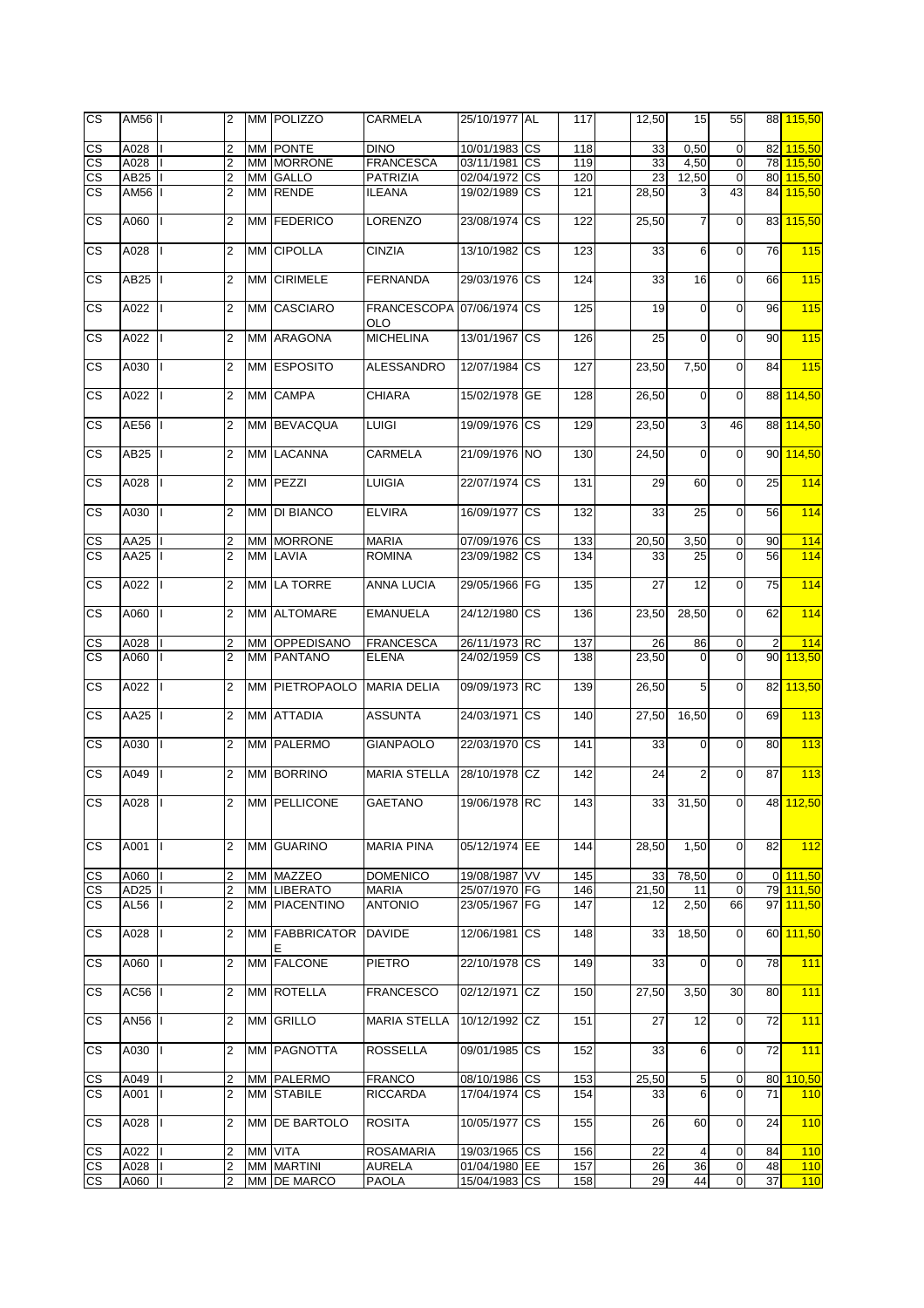| <b>CS</b>                    | A060   I         |              | 2              |    | MM GRECO                | <b>VINCENZO</b>                  | 29/10/1986 VI                  | 159        | 28          | 14,50          | $\mathbf 0$              |                | 67 109,50              |
|------------------------------|------------------|--------------|----------------|----|-------------------------|----------------------------------|--------------------------------|------------|-------------|----------------|--------------------------|----------------|------------------------|
| $\overline{\text{cs}}$       | AB56             |              | $\overline{2}$ |    | MM FAZIO                | <b>FILIPPO</b>                   | 24/01/1983 CS                  | 160        | 12          | 1,50           | $\overline{0}$           |                | 96 109,50              |
| CS.                          | A030             |              | 2              |    | MM CASCIARO             | <b>MARISA</b>                    | 04/09/1970 CS                  | 161        | 26,50       | 4,50           | $\mathbf{0}$             | 78             | 109                    |
| $\overline{\text{cs}}$       | AG56   I         |              | 2              |    | MM ZIRILLI              | <b>ROBERTA</b>                   | 18/05/1989 CZ                  | 162        | 26,50       | 10,50          | 8                        | 72             | 109                    |
| CS.                          | A060             | Ш            | $\overline{2}$ |    | MM FALBO                | <b>FRANCESCO</b>                 | 25/04/1983 CS                  | 163        | 33          | 14             | $\overline{0}$           | 62             | 109                    |
| CS                           | AD <sub>25</sub> |              | 2              |    | <b>MM PIRRI</b>         | <b>ERWIN</b>                     | 29/06/1967 EE                  | 164        | 24          | $\mathbf{1}$   | $\mathbf 0$              | 84             | 109                    |
| $\overline{\text{cs}}$       | A028             |              | 2              |    | MM ROMANO               | <b>ANTONIETTA</b>                | 20/06/1977 CS                  | 165        | 20          | 3              | $\mathbf 0$              | 86             | 109                    |
| $\overline{\text{cs}}$       | AC25             |              | 2              |    | <b>MM BIONDI</b>        | <b>FILOMENA</b>                  | 30/12/1980 SA                  | 166        | 23          | 3,50           | $\mathbf 0$              |                | $\overline{82}$ 108,50 |
| $\overline{\text{cs}}$       | A060             |              | 2              |    | MM COLUCCI              | <b>MARIA</b>                     | 05/10/1982 CS                  | 167        | 33          | 67,50          | $\mathbf 0$              | 8              | 108,50                 |
| CS.                          | A060             | T            | 2              |    | MM CATERISI             | <b>SIMONE</b>                    | 11/04/1981 CS                  | 168        | 33          | 15             | $\overline{O}$           | 60             | 108                    |
| CS                           | A030             |              | 2              |    | MM TUCCI                | <b>BARBARA</b>                   | 29/11/1973 CS                  | 169        | 23,50       | 6              | $\overline{0}$           |                | 78 107,50              |
| CS.                          | AC25             |              | 2              |    | MM PERRI                | <b>LUCIA</b>                     | 09/05/1966 CS                  | 170        | 27,50       | $\mathbf 0$    | $\mathbf{0}$             |                | 80 107,50              |
| CS                           | A049             |              | 2              |    | MM DIODATI              | ANGELO<br>PIETRO                 | 09/04/1971 CS                  | 171        | 22          | 6              | $\overline{0}$           | 79             | 107                    |
| CS.                          | AA25             |              | $\overline{2}$ | MМ | <b>GRANDINETTI</b>      | GIADA CLAUDIA 19/03/1973 CS      |                                | 172        | 24          | $\overline{2}$ | $\mathbf{0}$             | 81             | 107                    |
| CS                           | A028             |              | $\overline{2}$ |    | MM CASTIGLIONE          | <b>LUCIA</b>                     | 19/12/1969 CS                  | 173        | 24          | $\overline{7}$ | $\mathbf 0$              | 76             | 107                    |
| $\mathsf{CS}$                | A001             |              | 2              |    | MM PRINCIPATO           | <b>FRANCESCA</b>                 | 27/09/1984 BO                  | 174        | 33          | 64             | $\mathbf 0$              | 10             | 107                    |
| $\overline{\text{cs}}$       | A001             | Ш            | $\overline{c}$ |    | MM GUARINO              | <b>ANTONIETTA</b>                | 29/05/1984 CS                  | 175        | 29          | 6              | $\mathbf 0$              | 72             | 107                    |
| <b>CS</b>                    | AC25             |              | 2              |    | MM SANTAGADA            | <b>ANTONELLA</b>                 | 21/02/1975 CS                  | 176        | 23          | 0,50           | $\overline{0}$           |                | 83 106,50              |
| CS.                          | AB <sub>25</sub> |              | $\overline{2}$ |    | MM HASHORVA             | <b>ORJETA</b>                    | 11/01/1981 EE                  | 177        | 33          | 14,50          | $\overline{0}$           |                | 59 106,50              |
| CS                           | A022             |              | 2              |    | MM D'AMICO              | <b>FRANCESCA</b>                 | 09/11/1982 CS                  | 178        | 33          | 1,50           | $\mathbf 0$              | 72             | 106,50                 |
| $\overline{\text{cs}}$       | A028             |              | $\overline{2}$ |    | MM TOPAZIO              | <b>GENNARA</b>                   | 16/11/1980 CS                  | 179        | 25          |                | $\Omega$                 | 74             | 106                    |
| $\overline{\text{cs}}$       | A060             |              | 2              |    | MM BOSCO                | <b>ADAMO</b>                     | 22/08/1980 CS                  | 180        | 33          | 73             | $\mathbf 0$              | $\mathbf{0}$   | 106                    |
| $\overline{\text{cs}}$       | A022             |              | $\overline{2}$ |    | MM PISTOCCHI            | <b>MARIA GRAZIA</b>              | 12/06/1969 CS                  | 181        | 24          | $\Omega$       | $\mathbf 0$              | 82             | 106                    |
| CS.                          | A060             | L            | 2              |    | MM TALARICO             | <b>VITO CATALDO</b>              | 22/10/1990 CS                  | 182        | 33          | 60,50          | $\overline{0}$           |                | 12 105,50              |
| $\overline{\text{cs}}$       | A028             |              | 2              |    | MM SCARLATO             | ANNALISA                         | 27/12/1978 CS                  | 183        | 22,50       | 0              | $\mathbf 0$              |                | 83 105,50              |
| <b>CS</b>                    | A022             |              | $\overline{2}$ |    | MM BARILE               | <b>ROSSELLA</b>                  | 11/08/1976 EE                  | 184        | 26,50       | 18,50          | $\mathbf 0$              | 60             | 105                    |
| CS.                          | <b>AB25</b>      |              | $\overline{2}$ |    | <b>MM SEMINARIO</b>     | <b>GRAZIELLA</b>                 | 09/04/1980 CS                  | 185        | 22,50       | 13,50          | $\mathbf 0$              | 69             | 105                    |
| CS                           | A049   I         |              | 2              |    | MM SALERNO              | <b>IVAN</b>                      | 17/05/1983 CS                  | 186        | 28          | 5              | 0                        | 72             | 105                    |
| <b>CS</b>                    | A049             | $\mathbf{I}$ | $\overline{2}$ |    | MM MARTIRE              | <b>ALESSIA</b>                   | 05/10/1973 CS                  | 187        | 20          | $\Omega$       | $\Omega$                 | 85             | 105                    |
| <b>CS</b>                    | A022             |              | 2              |    | MM OCCHIUZZI            | <b>MARIA</b>                     | 15/12/1980 CS                  | 188        | 33          | 12             | $\mathbf 0$              | 60             | 105                    |
| <b>CS</b>                    | AJ56             |              | 2              |    | MM MAYERA               | <b>FRANCESCA</b><br><b>MARIA</b> | 09/08/1969 CS                  | 189        | 18          | 5              | 35                       | 82             | 105                    |
|                              |                  |              |                |    |                         |                                  |                                |            |             |                |                          |                |                        |
| <b>CS</b>                    | AG56             |              | 2              |    | MM SPERANZA             | <b>FEDERICA</b>                  | 15/10/1993 CS                  | 190        | 26          | 11             | 6                        | 68             | 105                    |
| СS                           | A028             |              | 2              |    | MM TONE                 | <b>CATERINA</b>                  | 09/08/1986 RC                  | 191        | 29          | 76             | $\overline{0}$           | $\overline{0}$ | 105                    |
| <b>CS</b>                    | A028             | П            | 2              |    | MM PACENZA              | <b>MARIA</b><br><b>MARIA</b>     | 22/02/1986 CS                  | 192        | 29          | 8              | $\overline{0}$           | 68             | 105                    |
|                              |                  |              |                |    |                         |                                  |                                |            |             |                |                          |                |                        |
| CS                           | A028<br>A022     |              | 2<br>2         |    | MM GIORDANO<br>MM LATTI | <b>MARCO</b><br><b>FRANCESCA</b> | 16/12/1984 CS<br>10/07/1976 CS | 193<br>194 | 33<br>26,50 | 72             | $\pmb{0}$<br>$\mathbf 0$ | $\mathbf 0$    | 105<br>78 104,50       |
| CS<br>$\overline{\text{cs}}$ | A060             |              | 2              |    | MM SCORDINO             | <b>NADIA</b>                     | 13/02/1975 VA                  | 195        | 33          | 0<br>53,50     | 0l                       |                | 18 104,50              |
|                              |                  |              |                |    |                         | <b>IMMACOLATA</b>                |                                |            |             |                |                          |                |                        |
| CS                           | A028             |              | 2              |    | MM SCUTARI              | <b>MARIA PIA</b>                 | 09/04/1971 EE                  | 196        | 26,50       | 8,50           | $\overline{0}$           | 69             | 104                    |
| $\overline{\text{cs}}$       | A049             |              | 2              |    | MM RUSSO                | SALVATORE                        | 15/09/1968 CT                  | 197        | 23,50       | 2,50           | $\overline{0}$           | 78             | 104                    |
|                              |                  |              |                |    |                         |                                  |                                |            |             |                |                          |                |                        |
| <b>CS</b>                    | A028             |              | 2              |    | MM LOMBARDI             | <b>MARIA GRAZIA</b>              | 22/01/1970 CS                  | 198        | 26          | 5,50           | $\mathbf 0$              |                | 72 103,50              |
| <b>CS</b>                    | A022             |              | 2              |    | MM RUGGIERO             | ADA                              | 09/06/1977 CS                  | 199        | 29          | 1,50           | $\overline{0}$           |                | 73 103,50              |
| <b>CS</b>                    | A022             |              | 2              |    | MM DE CICCO             | <b>MONICA</b>                    | 27/08/1982 CS                  | 200        | 33          | $\overline{0}$ | $\overline{0}$           | 70             | 103                    |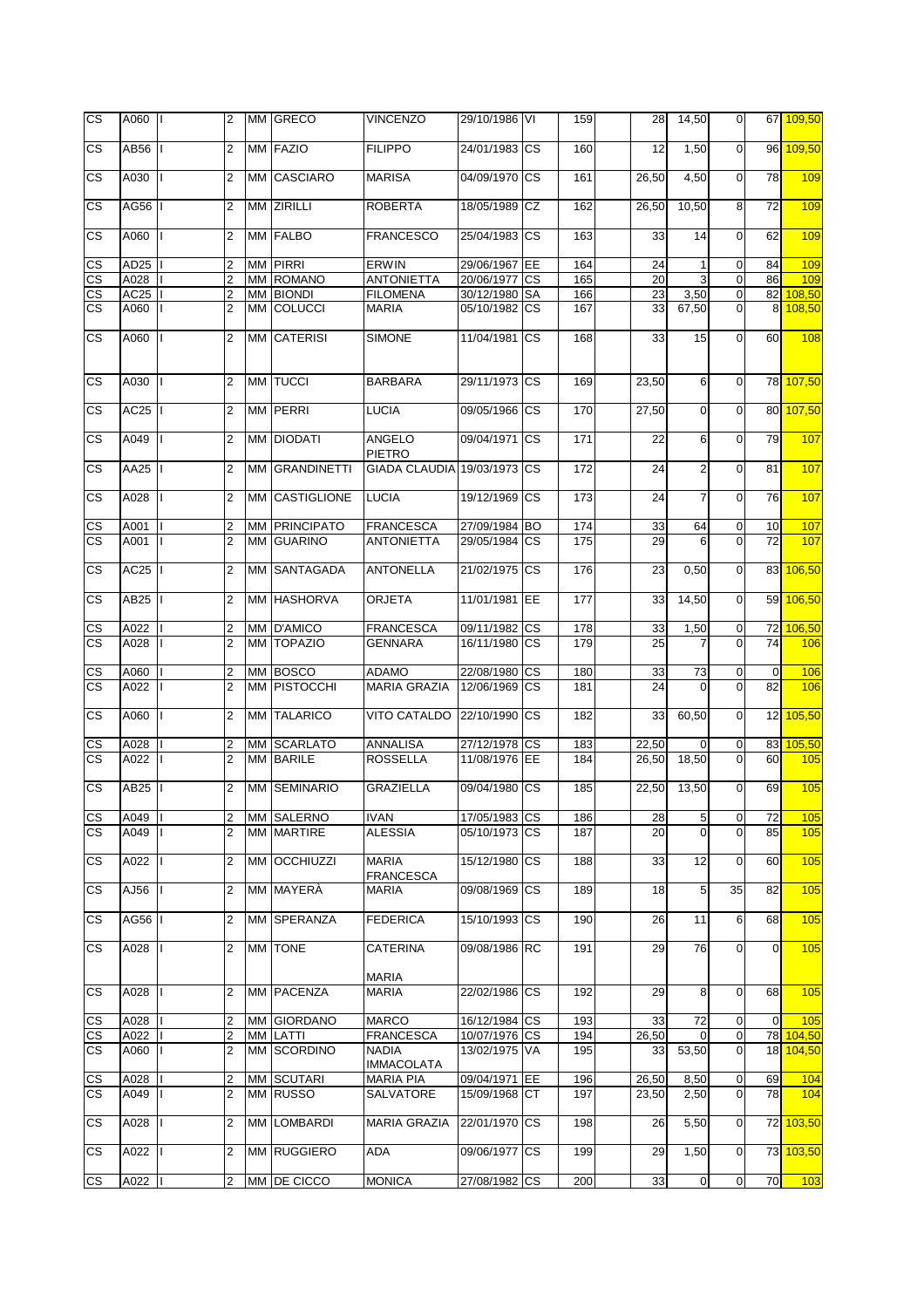| CS<br>СS<br>CS<br>СS<br>CS | AM56<br>A022<br>A060 | $\overline{2}$<br>$\overline{2}$ |      | MM SPINEDA           | <b>LUCA</b>                           | 12/10/1979    | <b>CS</b>  | 202 | 12    | 3              | 60             | 88              | 103                 |
|----------------------------|----------------------|----------------------------------|------|----------------------|---------------------------------------|---------------|------------|-----|-------|----------------|----------------|-----------------|---------------------|
|                            |                      |                                  |      |                      |                                       |               |            |     |       |                |                |                 |                     |
|                            |                      |                                  |      | MM CERA              | ISABELLA                              | 16/04/1978    | <b>CS</b>  | 203 | 26,50 | 4              | $\overline{0}$ | 72              | 102,50              |
|                            |                      | 2                                |      | MM SAULLO            | <b>PAOLO</b>                          | 29/06/1975 CS |            | 204 | 24,50 | 20             | $\overline{0}$ | 58              | 102,50              |
|                            | AA25                 | 2                                |      | MM TUNNERA           | ANNUNZIATA                            | 24/09/1971    | CS         | 205 | 25    | 2,50           | $\overline{0}$ | 75              | 102,50              |
|                            | AM56                 | $\overline{2}$                   |      | MM COMITO            | <b>IVANA</b>                          | 24/07/1989    | CS         | 206 | 23,50 | 7              | 12             | 72              | 102,50              |
| CS                         | AA25                 | $\overline{2}$                   |      | MM ZANFINI           | <b>ROSARIA</b>                        | 19/01/1971    | <b>IEE</b> | 207 | 24    | $\mathbf 0$    | $\overline{0}$ | 78              | 102                 |
| CS                         | A028                 | $\overline{2}$                   | MМ   | <b>CICCARELLI</b>    | <b>BARBARA</b>                        | 04/06/1984    | <b>CS</b>  | 208 | 29    | $\mathbf{1}$   | $\mathbf 0$    | 72              | 102                 |
| <b>CS</b>                  | A022                 | $\overline{2}$                   |      | MM LO GIUDICE        | <b>MELANIA</b>                        | 28/06/1978    | <b>CS</b>  | 209 | 27    | 0,50           | $\mathbf 0$    | 74              | 101,50              |
| <b>CS</b>                  | A060                 | $\overline{2}$                   |      | MM PISANO            | CARMINE                               | 02/03/1976 CS |            | 210 | 24    | 13,50          | $\mathbf 0$    | 64              | 101,50              |
| CS                         | A028                 | $\overline{2}$                   |      | MM VERRE             | <b>PAOLA</b>                          | 24/05/1980 CS |            | 211 | 12    | 13             | $\mathbf 0$    | 76              | 101                 |
| <b>CS</b>                  | A001                 | $\overline{2}$                   |      | MM GIANNETTI         | <b>ELEONORA</b>                       | 27/07/1981 CS |            | 212 | 33    | $\Omega$       | $\Omega$       | 68              | 101                 |
| <b>CS</b>                  | AG56                 | $\overline{2}$                   |      | MM BRUNO             | <b>ELISABETTA</b><br><b>FRANCESCA</b> | 22/08/1989    | CS         | 213 | 29    | 11             | 3              | 61              | 101                 |
| <b>CS</b>                  | A060                 | $\overline{2}$                   |      | MM GROCCIA           | <b>MARIA</b><br>CARMELA               | 15/01/1982    | <b>CS</b>  | 214 | 29    | 72             | $\overline{0}$ | $\overline{0}$  | 101                 |
| <u>CS</u>                  | AB25                 | 2                                | MM I | <b>GRECO</b>         | <b>MARISA</b>                         | 07/08/1967    | <b>CS</b>  | 215 | 21    | 12             | $\mathbf 0$    | 68              | 101                 |
| <b>CS</b>                  | A028                 | $\overline{2}$                   |      | <b>MM DE MATTEIS</b> | <b>FIORINDO</b>                       | 23/04/1957    | LE         | 216 | 22,50 | $\overline{0}$ | $\overline{0}$ | 78              | 100,50              |
| CS                         | A060                 | $\overline{2}$                   |      | MM PALAZZO           | <b>MARCELLA</b>                       | 30/08/1977 CS |            | 217 | 27,50 | 4              | $\Omega$       | 69              | 100,50              |
| CS                         | A060                 | 2                                |      | MM BILOTTA           | <b>FRANCESCA</b>                      | 27/05/1982 CS |            | 218 | 33    | 48,50          | $\overline{0}$ | 19              | 100,50              |
| $\overline{\text{cs}}$     | A030                 | $\overline{2}$                   |      | MM BERARDI           | <b>SONIA</b>                          | 23/03/1978 EE |            | 219 | 28    | 6,50           | $\mathbf 0$    | 66              | $\overline{100,50}$ |
| $\overline{\text{cs}}$     | AC56                 | $\overline{2}$                   |      | <b>MM MARTORELLI</b> | <b>VINCENZO</b>                       | 31/12/1979    | <b>CS</b>  | 220 | 33    | 4,50           | 8              | 63              | 100,50              |
| CS                         | A028                 | 2                                |      | MM ZICCA             | <b>EMILIA</b>                         | 14/09/1981    | <b>CS</b>  | 221 | 29    | 40             | $\mathbf 0$    | 31              | 100                 |
| $\overline{\text{cs}}$     | A060                 | $\overline{2}$                   |      | MM GRAMIGNA          | <b>VERA</b>                           | 19/09/1980 CS |            | 222 | 29    | 60             | $\Omega$       | 11              | 100                 |
| $\overline{\text{cs}}$     | A022                 | $\overline{2}$                   |      | MM LONGOBUCCO        | <b>VITTORIA</b>                       | 11/11/1965 CS |            | 223 | 26,50 | 1              | $\overline{0}$ | 72              | 99,50               |
| CS.                        | A060                 | $\overline{2}$                   |      | MM PIRO              | <b>FRANCESCO</b>                      | 08/12/1971    | <b>CS</b>  | 224 | 23,50 | 4              | $\overline{0}$ | 72              | 99,50               |
| CS                         | A030                 | $\overline{2}$                   |      | MM BIONDI            | ANDREA                                | 08/04/1974    | <b>CS</b>  | 225 | 18    | 3,50           | $\overline{0}$ | 78              | 99,50               |
| CS.                        | A049                 | $\overline{2}$                   |      | MM CALABRESE         | <b>MARCELLA</b>                       | 22/09/1981 EE |            | 226 | 33    | 3,50           | $\overline{0}$ | 63              | 99,50               |
| СS                         | A030                 | $\overline{2}$                   |      | MM LIBERO            | <b>STEFANIA</b>                       | 13/10/1982 CS |            | 227 | 23,50 | 10             | $\overline{0}$ | 66              | 99,50               |
| CS                         | AC25                 | $\overline{2}$                   |      | MM ROSATONE          | ROSA ELENA                            | 12/02/1970 EE |            | 228 | 25    | 3              | $\mathbf 0$    | 71              | 99                  |
| $\mathsf{CS}\,$            | AI56                 | $\overline{2}$                   |      | MM SPATARO           | <b>MARIO</b>                          | 10/09/1983 CS |            | 229 | 21    | $\pmb{0}$      | 66             | 78              | 99                  |
| CS.                        | AL56                 | $\overline{2}$                   |      | MM CODAMO            | <b>MARCO</b>                          | 06/10/1980 CZ |            | 230 | 12    | 15             | 60             | 72              | 99                  |
| СS                         | A001                 | 2                                |      | MM LAVIGNA           | <b>ROSSANA</b>                        | 07/10/1971 CS |            | 231 | 29    | $\overline{0}$ | $\overline{0}$ | 70              | 99                  |
| СS                         | A028                 | 2                                |      | MM MORACA            | <b>FRANCESCA</b>                      | 07/01/1987 CS |            | 232 | 24    | 32,50          | $\mathbf 0$    | 42              | 98,50               |
| СS                         | AE25                 | 2                                |      | MM ROSA              | MARIA<br><b>SANTA</b>                 | 27/11/1982 CS |            | 233 | 33    | 24,50          | $\mathbf 0$    | 41              | 98,50               |
| <b>CS</b>                  | A060                 | $\overline{2}$                   |      | MM BISIGNANO         | <b>ROMANO</b>                         | 17/08/1974 CS |            | 234 | 20,50 | 4              | $\overline{0}$ | 74              | 98,50               |
| CS.                        | A028                 | $\overline{2}$                   |      | MM GAGLIARDI         | <b>OLIMPIA</b>                        | 17/07/1986 CS |            | 235 | 33    | 18,50          | $\overline{0}$ | 47              | 98,50               |
| <b>CS</b>                  | A030                 | 2                                |      | MM GRASSI            | <b>GIACOMO</b>                        | 06/12/1984 TA |            | 236 | 33    | 21             | $\overline{0}$ | 44              | 98                  |
| СS                         | AB <sub>25</sub>     | $\overline{2}$                   |      | <b>MM GROSSI</b>     | <b>GINEVRA</b>                        | 08/06/1984 CS |            | 237 | 33    | 20             | $\mathbf 0$    | 45              | 98                  |
| <b>CS</b>                  | A022                 | $\overline{2}$                   |      | MM <b>IANNICELLI</b> | <b>PATRIZIA</b>                       | 06/07/1979 CS |            | 238 | 28    | $\overline{0}$ | $\overline{0}$ | 70              | 98                  |
| CS.                        | A049                 | $\overline{2}$                   |      | MM MAZZA             | <b>MARIA</b>                          | 21/06/1976 CS |            | 239 | 26    | $\mathbf{1}$   | $\overline{0}$ | $\overline{71}$ | 98                  |
| <b>CS</b>                  | AB56                 | $\overline{2}$                   |      | MM SCANGA            | <b>FLAVIO</b>                         | 21/02/1985 CS |            | 240 | 33    | 5              | 10             | 60              | $\frac{98}{2}$      |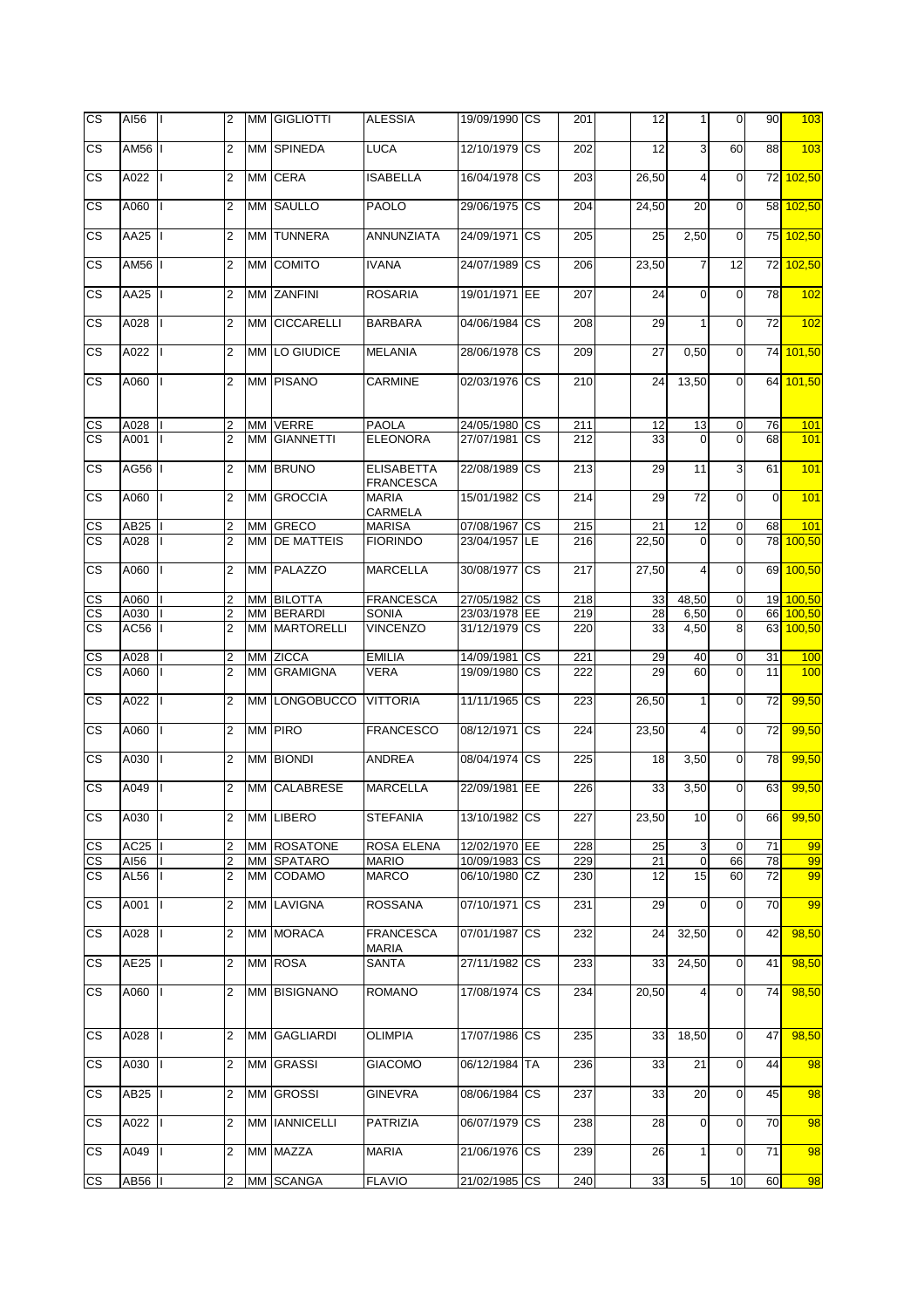| <b>CS</b>                | A060 II          |   | 2              |    | MM PANZA               | <b>SALVATORE</b>                     | 23/09/1983 ICS |           | 241 | 26    | 72             | $\overline{0}$ | $\mathbf 0$    | 98    |
|--------------------------|------------------|---|----------------|----|------------------------|--------------------------------------|----------------|-----------|-----|-------|----------------|----------------|----------------|-------|
| CS                       | A001             |   | $\overline{2}$ |    | <b>MM NAPOLI</b>       | <b>GABRIELLA</b>                     | 25/06/1981     | <b>CS</b> | 242 | 29    | 9              | $\Omega$       | 60             | 98    |
| СS                       | AB56             |   | $\overline{2}$ |    | MM D'ANDREA            | <b>FRANCESCA</b>                     | 19/09/1981     | <b>CS</b> | 243 | 24    | $\mathbf 0$    | $\overline{0}$ | 74             | 98    |
| <b>CS</b>                | A028             |   | 2              |    | <b>MM IDE BARTOLO</b>  | <b>MARIA LUISA</b>                   | 06/02/1981 CS  |           | 244 | 29    | 10,50          | $\Omega$       | 58             | 97.50 |
| СS                       | AG56             |   | 2              |    | MM TERMINE             | PIO                                  | 15/06/1991     | <b>CS</b> | 245 | 29    | 8,50           | 5              | 60             | 97,50 |
| CS                       | A001             |   | 2              |    | MM COZZOLINO           | <b>FRANCO</b>                        | 14/04/1967     | <b>CS</b> | 246 | 20    | 0,50           | $\overline{0}$ | 77             | 97,50 |
| $\overline{\text{cs}}$   | A060             |   | $\overline{2}$ |    | MM SPADOLA             | <b>ROSALBA</b>                       | 20/06/1971     | <b>SR</b> | 247 | 28    | 0              | $\Omega$       | 69             | 97    |
| <b>CS</b>                | A022             |   | $\overline{2}$ |    | <b>MM NAPOLI</b>       | <b>IOLANDA</b>                       | 13/10/1980 CZ  |           | 248 | 26    | 19             | $\mathbf 0$    | 52             | 97    |
| CS                       | A028             |   | $\overline{2}$ |    | MM VITERITTI           | <b>CARMELA</b>                       | 07/10/1963     | <b>CS</b> | 249 | 18    | $\mathbf 0$    | $\Omega$       | 79             | 97    |
| CS                       | A028             |   | 2              |    | MM CIARDULLO           | CARMELA                              | 11/02/1986 CS  |           | 250 | 33    | 64             | $\mathbf 0$    | $\mathbf 0$    | 97    |
| $\overline{\text{cs}}$   | A022             |   | $\overline{2}$ |    | MM COSENTINO           | <b>CHIARA</b>                        | 23/03/1979 CS  |           | 251 | 28    | $\overline{2}$ | $\mathbf 0$    | 67             | 97    |
| <b>CS</b>                | A060             |   | $\overline{2}$ |    | MM LAVORATO            | <b>CRISTINA</b>                      | 27/07/1982     | СS        | 252 | 29    | 40,50          | $\overline{0}$ | 27             | 96,50 |
|                          |                  |   |                |    |                        |                                      |                |           |     |       |                |                |                |       |
| <b>CS</b>                | A028             |   | $\overline{2}$ |    | MM RAGO                | VALERIA                              | 15/12/1985     | <b>CS</b> | 253 | 33    | 63,50          | $\mathbf 0$    | $\Omega$       | 96,50 |
| <u>CS</u>                | AC25             |   | $\overline{2}$ | MM | <b>MEGALIZZI</b>       | <b>VINCENZA</b>                      | 07/07/1984     | <b>RC</b> | 254 | 33    | 9              | $\mathbf 0$    | 54             | 96    |
| $\overline{\text{cs}}$   | A060             |   | $\overline{2}$ |    | MM GAROFALO            | CARMELA                              | 28/03/1970     | <b>CS</b> | 255 | 27    | 3              | $\Omega$       | 66             | 96    |
| <b>CS</b>                | A028             |   | $\overline{2}$ |    | MM COSCHIGNANO FABIOLA |                                      | 22/11/1986     | <b>CS</b> | 256 | 29    | 5              | $\mathbf 0$    | 62             | 96    |
| CS                       | AB25             |   | $\overline{2}$ |    | MM DE SANTIS           | <b>AIDA</b>                          | 27/09/1984     | <b>CS</b> | 257 | 29    | 13             | $\mathbf 0$    | 54             | 96    |
| $\mathsf{CS}\phantom{0}$ | A022             |   | $\overline{2}$ | МM | <b>NIGRO</b>           | <b>ROSARIA</b>                       | 22/08/1965     | <b>CS</b> | 258 | 25,50 | $\mathbf{1}$   | $\mathbf 0$    | 69             | 95,50 |
| <b>CS</b>                | A028             |   | $\overline{2}$ | MМ | <b>CIMADORO</b>        | <b>MARIA</b>                         | 21/07/1978     | <b>VV</b> | 259 | 25,50 | 6              | $\Omega$       | 64             | 95,50 |
| СS                       | A060             |   | 2              |    | MM MOLEZZI             | <b>COSMINA</b><br><b>FRANCESCA</b>   | 25/11/1977     | <b>CS</b> | 260 | 27    | 13             | $\overline{0}$ | 55             | 95    |
|                          |                  |   |                |    |                        |                                      |                |           |     |       |                |                |                |       |
| CS                       | A022             |   | $\overline{2}$ |    | MM GAETANO             | <b>CINZIA</b>                        | 24/04/1978 KR  |           | 261 | 28    | 4              | $\mathbf 0$    | 63             | 95    |
| CS                       | A028             |   | $\overline{2}$ |    | MM CAMPANA             | <b>BASILIO</b><br><b>DOMENICO</b>    | 01/08/1977     | <b>CS</b> | 262 | 27    | $\mathbf 0$    | $\mathbf 0$    | 68             | 95    |
| CS                       | A022             |   | $\overline{2}$ |    | MM ALFIERI             | <b>DORIANA</b>                       | 14/05/1978     | СS        | 263 | 26,50 | 6              | $\Omega$       | 62             | 94,50 |
| $\overline{\text{cs}}$   | AD <sub>25</sub> |   | $\overline{2}$ |    | MM ASTORINO            | <b>ROSALBA</b><br><b>GEMMA</b>       | 15/03/1976     | CS        | 264 | 23    | 3,50           | $\Omega$       | 68             | 94,50 |
| CS                       | AC56             |   | $\overline{2}$ |    | <b>MM MARTINO</b>      | <b>GIUSEPPE</b>                      | 10/08/1983     | <b>CS</b> | 265 | 15,50 | 5              | 3              | 74             | 94.50 |
| CS                       | <b>AA25</b>      |   | $\overline{2}$ |    | MM COVELLO             | SIMONA-<br><b>FRANCESCA</b>          | 04/10/1977     | CS        | 266 | 26,50 | 8              | $\mathbf 0$    | 60             | 94,50 |
| CS                       | A028             |   | $\overline{2}$ |    | MM LO GULLO            | <b>NICOLINO</b><br><b>BIAGIO</b>     | 23/07/1985     | <b>CS</b> | 267 | 33    | 61,50          | $\mathbf 0$    | $\Omega$       | 94,50 |
| СS                       | A060   I         |   | $\overline{2}$ |    | MM D'ALESSANDR<br>O    | <b>ERMINIA</b>                       | 30/07/1976 CS  |           | 268 | 33    | 61,50          | $\overline{0}$ | $\overline{0}$ | 94,50 |
| CS                       | AF56             |   | $\overline{2}$ |    | MM RUFFOLO             | <b>GENNARO</b>                       | 28/10/1977     | <b>CS</b> | 269 | 23    | 11             | 34             | 60             | 94    |
| <b>CS</b>                | A028             |   | $\overline{2}$ |    | MM GAUDIO              | <b>MICHELE</b>                       | 30/08/1986 CS  |           | 270 | 33    | $\mathbf{1}$   | $\overline{0}$ | 60             | 94    |
| CS.                      | A030             |   | $\overline{2}$ |    | MM TALARICO            | <b>LUCA</b>                          | 12/02/1977     | <b>CS</b> | 271 | 12    | 4              | $\overline{0}$ | 78             | 94    |
| CS.                      | A028             |   | $\overline{2}$ |    | MM SAPIA               | <b>MARIA</b>                         | 04/04/1972 CS  |           | 272 | 23,50 | 14,50          | $\overline{0}$ | 56             | 94    |
| <b>CS</b>                | AB56             |   | 2              |    | MM DE BARTOLO          | <b>FRANCESCO</b>                     | 06/12/1988     | <b>CS</b> | 273 | 21    | 4,50           | $\mathbf{1}$   | 68             | 93,50 |
| CS                       | A049             |   | 2              |    | MM MUSTICA             | <b>MARIA LUISA</b>                   | 20/06/1972 CS  |           | 274 | 23,50 | $\overline{0}$ | $\mathbf 0$    | 70             | 93,50 |
| CS.                      | AM56             |   | $\overline{2}$ |    | MM DE SANIO            | <b>MICHELE</b>                       | 26/07/1976 FG  |           | 275 | 26,50 | 3              | 30             | 64             | 93,50 |
| СS                       | A001             | L | $\overline{2}$ |    | MM FEDERICO            | <b>GIUSEPPE</b><br><b>DAVIDE</b>     | 10/08/1987     | CS        | 276 | 27    | 7,50           | $\overline{0}$ | 59             | 93,50 |
| CS                       | A060             |   | 2              |    | MM PERRELLI            | <b>MICHELE</b>                       | 14/10/1982 CS  |           | 277 | 29    | 63,50          | $\mathbf 0$    | 1              | 93,50 |
| $\overline{\text{cs}}$   | A022             |   | 2              |    | MM SCAVELLO            | <b>ROSSELLA</b><br><b>SCHIAVONEA</b> | 11/05/1985 CS  |           | 278 | 33    | 14,50          | $\Omega$       | 46             | 93,50 |
| CS                       | AD56             |   | 2              |    | MM PERRI               | <b>DAMIANO</b>                       | 22/06/1979 CS  |           | 279 | 18    | 9              | 30             | 66             | 93    |
| CS                       | A049             |   | $\overline{2}$ |    | MM RUBINO              | <b>NICOLA</b>                        | 29/11/1985 CS  |           | 280 | 28    | 5              | $\mathbf 0$    | 60             | 93    |
| $\overline{\text{cs}}$   | A028             |   | $\overline{2}$ |    | MM ROVITO              | <b>LUCA</b>                          | 16/12/1987     | CS        | 281 | 25,50 | 1,50           | $\overline{0}$ | 66             | 93    |
| CS.                      | A028             |   | $\overline{2}$ |    | MM CASTAGNA            | <b>JESSICA</b>                       | 19/12/1990     | <b>CS</b> | 282 | 33    | 60             | $\overline{0}$ | $\mathbf 0$    | 93    |
| <b>CS</b>                | A060             |   | $\overline{2}$ |    | MM MACRINA             | <b>GIUSY</b>                         | 16/06/1987 CZ  |           | 283 | 33    | 60             | $\overline{0}$ | $\overline{0}$ | 93    |
|                          |                  |   |                |    |                        |                                      |                |           |     |       |                |                |                |       |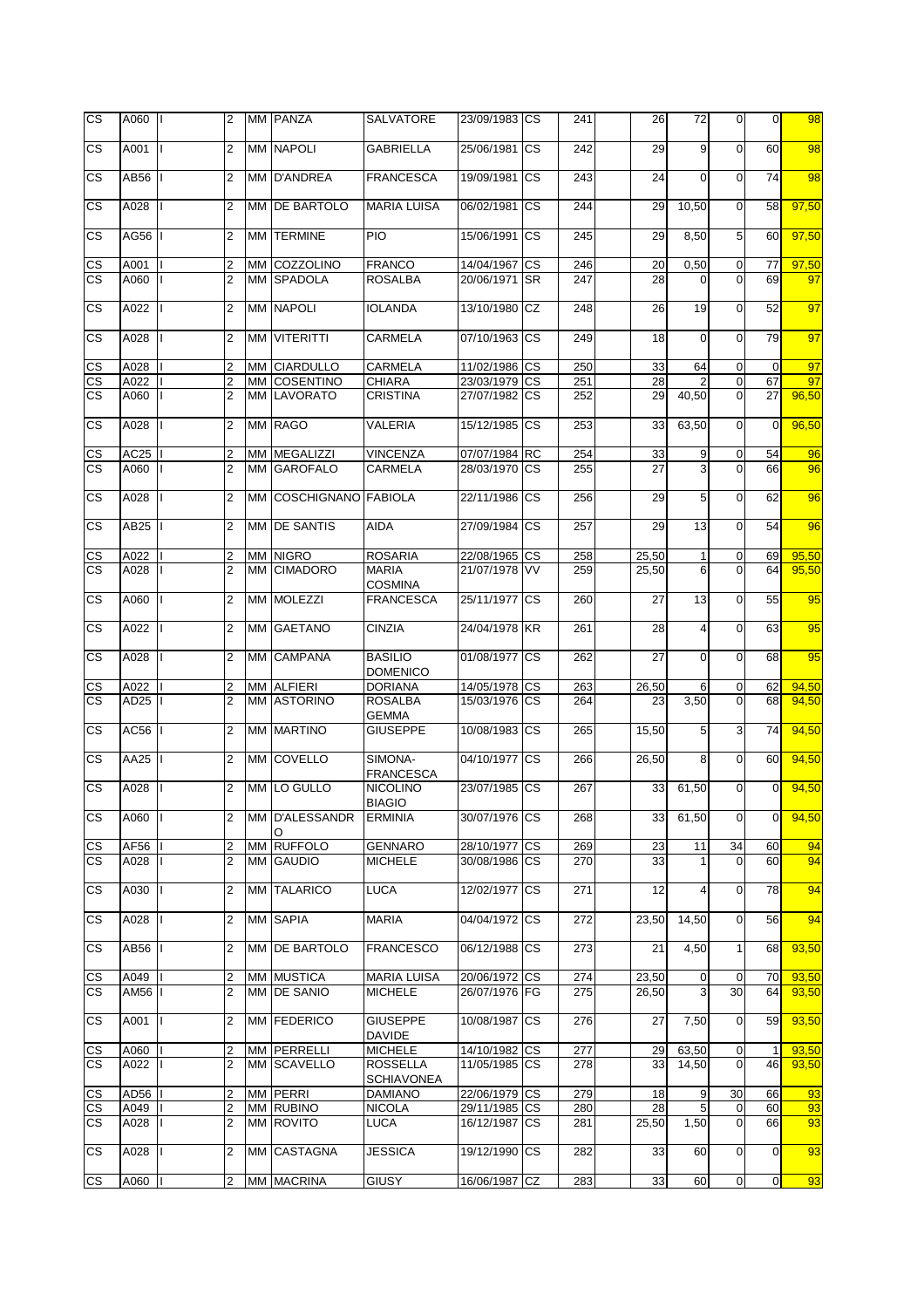| $\mathsf{CS}\,$                       | A060        |     | $\overline{2}$                   | MM CONTE              | <b>ROMINA</b>                      | 20/12/1986 CZ |           | 284 | 33    | 60                      | $\overline{0}$             | $\overline{0}$ | 93    |
|---------------------------------------|-------------|-----|----------------------------------|-----------------------|------------------------------------|---------------|-----------|-----|-------|-------------------------|----------------------------|----------------|-------|
| <b>CS</b>                             | A022        |     | $\overline{2}$                   | <b>MM TROTTA</b>      | <b>STELLA</b>                      | 06/10/1985    | <b>CS</b> | 285 | 33    | $\Omega$                | $\Omega$                   | 60             | 93    |
| $\overline{\text{cs}}$                | A028        |     | $\overline{2}$                   | MM FALABELLA          | <b>GIULIA</b>                      | 10/11/1984    | <b>CS</b> | 286 | 26,50 | 66,50                   | $\mathbf 0$                | $\mathbf 0$    | 93    |
| CS                                    | AB25        |     | $\overline{2}$                   | MM FILIPPELLI         | <b>PAOLA</b>                       | 05/09/1970    | <b>CS</b> | 287 | 19    | $\mathbf 0$             | $\mathbf 0$                | 74             | 93    |
|                                       |             |     |                                  |                       |                                    |               |           |     |       |                         |                            |                |       |
| CS                                    | A060        |     | 2                                | <b>MM STRIGARI</b>    | <b>EMANUELA</b>                    | 25/12/1979    | <b>CS</b> | 288 | 33    | 4,50                    | $\mathbf 0$                | 55             | 92,50 |
| $\overline{\text{cs}}$                | AM56        |     | $\overline{2}$                   | MM CALVANO            | <b>MICHELE</b>                     | 10/02/1985    | <b>CS</b> | 289 | 21,50 |                         | 11                         | 64             | 92,50 |
|                                       |             |     |                                  |                       |                                    |               |           |     |       |                         |                            |                |       |
| CS                                    | A049        |     | $\overline{2}$                   | MM CURCIO             | <b>ELVIRA</b>                      | 13/03/1984    | <b>CS</b> | 290 | 24    | 10,50                   | $\overline{0}$             | 58             | 92,50 |
| CS                                    | A001        |     | $\overline{2}$                   | MM BRUNETTI           | <b>ANNA</b>                        | 11/10/1980    | VA        | 291 | 33    | 5,50                    | $\Omega$                   | 54             | 92,50 |
| <b>CS</b>                             | AA25        |     | $\overline{2}$                   | <b>MM PINNICCHIA</b>  | <b>VALENTINA</b>                   | 27/09/1979    | <b>CS</b> | 292 | 33    | 15                      | $\mathbf 0$                | 44             | 92    |
| $\overline{\text{cs}}$                | A022        |     | $\overline{2}$                   | <b>MM SCIAMMARELL</b> | <b>NADIA</b>                       | 21/06/1976    | <b>CS</b> | 293 | 26,50 | 3,50                    | $\mathbf 0$                | 62             | 92    |
| <b>CS</b>                             | A060        |     | $\overline{2}$                   | MM MARASCO            | <b>FRANCESCA</b>                   | 20/11/1985    | <b>CS</b> | 294 | 33    | 8                       | $\mathbf 0$                | 51             | 92    |
| <b>CS</b>                             | A060        |     | $\overline{2}$                   | <b>MM BRUNO</b>       | <b>ANTONIO</b>                     | 29/10/1977    | <b>CS</b> | 295 | 26,50 | 1,50                    | $\Omega$                   | 64             | 92    |
| <b>CS</b>                             | A022        |     | $\overline{2}$                   | MM CORTESE            | <b>MARINA</b>                      | 26/06/1981    | <b>CS</b> | 296 | 24    | 11                      | $\mathbf 0$                | 57             | 92    |
| <b>CS</b>                             | A060        |     | $\overline{2}$                   | MM ROVENSE            | <b>FRANCESCO</b>                   | 01/11/1987    | <b>CS</b> | 297 | 33    | 58                      | $\mathbf 0$                | $\mathbf{1}$   | 92    |
| <b>CS</b>                             | A030        |     | $\overline{2}$                   | MM RISOLÈ             | <b>MARIA</b>                       | 30/10/1970 CS |           | 298 | 27    | 1                       | $\mathbf 0$                | 64             | 92    |
| <b>CS</b>                             | A060        |     | $\overline{2}$                   | MM CALIGIURI          | <b>MARIA</b>                       | 31/07/1987    | <b>CS</b> | 299 | 28    | 64                      | $\Omega$                   | $\Omega$       | 92    |
|                                       |             |     |                                  |                       | <b>EUGENIA</b>                     |               |           |     |       |                         |                            |                |       |
| <u>CS</u>                             | A022        |     | 2                                | MM DE FRANCO          | <b>MARIA</b>                       | 17/10/1988 CS |           | 300 | 25    | 7                       | $\mathbf 0$                | 60             | 92    |
| $\overline{\text{cs}}$                | A049        |     | $\overline{2}$                   | MM LIPAROTI           | <b>ANDREA</b>                      | 06/01/1988    | <b>CS</b> | 301 | 24    | 11                      | $\overline{0}$             | 57             | 92    |
| CS                                    | A022        |     | $\overline{2}$                   | MM PETRONE            | <b>MARIA</b><br><b>ANTONIETTA</b>  | 12/11/1981    | <b>CS</b> | 302 | 25    | 8,50                    | $\mathbf 0$                | 58             | 91,50 |
| CS                                    | A028        |     | $\overline{2}$                   | MM SCARCELLI          | <b>KATIA</b>                       | 01/03/1985    | <b>CS</b> | 303 | 33    | 9,50                    | $\mathbf 0$                | 49             | 91,50 |
| <b>CS</b>                             | A028        |     | $\overline{2}$                   | MM COFONE             | <b>MARIA</b><br><b>ANTONIETTA</b>  | 18/05/1984 CS |           | 304 | 26,50 | 5                       | $\Omega$                   | 60             | 91,50 |
| CS                                    | AB25        |     | 2                                | MM ZUCCARELLI         | ANGELA<br><b>ROBERTA</b>           | 07/03/1972    | <b>CS</b> | 305 | 26,50 | 1,50                    | $\overline{0}$             | 63             | 91    |
| $\overline{\text{cs}}$                | <b>AA25</b> |     | $\overline{2}$                   | MM RICCIOLINI         | <b>MARIA</b>                       | 22/07/1973 EE |           | 306 | 33    | 0                       | $\mathbf 0$                | 58             | 91    |
| CS                                    | A022        |     | $\overline{2}$                   | MM GUZZI              | <b>ALESSANDRA</b>                  | 02/08/1970    | <b>CS</b> | 307 | 33    | 8                       | $\mathbf 0$                | 50             | 91    |
| CS                                    | A049        |     | $\overline{2}$                   | MM MAZZOTTA           | <b>FIORTERESA</b>                  | 22/04/1981    | <b>CS</b> | 308 | 33    | $\overline{O}$          | $\Omega$                   | 58             | 91    |
| CS                                    | A049        |     | 2                                | <b>MM PIRILLO</b>     | <b>ANTONELLA</b>                   | 21/08/1983    | <b>CS</b> | 309 | 29    | $\mathbf 0$             | $\mathbf 0$                | 62             | 91    |
|                                       | A028        |     |                                  | MM TROPEA             | <b>MONICA</b>                      | 05/01/1976 CS |           | 310 | 20    | $\mathbf{1}$            | $\overline{0}$             | 70             | 91    |
| <b>CS</b><br>$\mathsf{CS}\phantom{0}$ | A001        |     | $\overline{2}$<br>$\overline{2}$ | MM COPPA              | <b>NICOLINO</b>                    | 16/08/1976 CS |           | 311 | 33    | 9,50                    | $\overline{0}$             | 48             | 90,50 |
| <b>CS</b>                             | A060        |     | 2                                | MM BARONE             | <b>GIUSEPPE</b>                    | 19/09/1988 CS |           | 312 | 28,50 | 62                      | $\overline{0}$             | $\mathbf 0$    | 90,50 |
|                                       |             |     |                                  |                       |                                    |               |           |     |       |                         |                            |                |       |
| $\mathsf{CS}\,$                       | AB56        |     | 2                                | MM CHIELLA            | <b>MICHELE</b>                     | 09/02/1975 FG |           | 313 | 18    | 10,50                   | 46                         | 62             | 90,50 |
| $\mathsf{CS}\phantom{0}$<br><b>CS</b> | A001        |     | $\overline{2}$                   | MM TEDESCO            | ALESSANDRO                         | 25/01/1986 CS |           | 314 | 33    | 17,50                   | $\mathbf 0$<br>$\mathbf 0$ | 40             | 90,50 |
|                                       | A023        |     | 2                                | MM DOKA               | <b>GRISELDA</b>                    | 16/04/1984 EE |           | 315 | 33    | 22                      |                            | 35             | 90    |
| CS                                    | A001        | IL. | $\overline{2}$                   | MM CIRILLO            | <b>MARIA</b>                       | 12/10/1977 FI |           | 316 | 27    | 20                      | $\mathbf 0$                | 43             | 90    |
| CS.                                   | AK56        |     | $\overline{c}$                   | MM CALIGIURI          | <b>FRANCESCO</b>                   | 18/12/1991    | <b>CS</b> | 317 | 33    | 9                       | 36                         | 48             | 90    |
| CS.                                   | A022        |     | $\overline{2}$                   | MM CATERINA           | <b>FRANCESCA</b>                   | 13/09/1971    | <b>CS</b> | 318 | 25,50 | 4,50                    | $\overline{0}$             | 60             | 90    |
| <u>CS</u>                             | A028        |     | 2                                | MM CALDAROLA          | <b>FABIO</b>                       | 07/11/1979 CS |           | 319 | 33    | 36                      | $\mathbf 0$                | 21             | 90    |
| <b>CS</b>                             | A028        |     | 2                                | MM ANGOTTI            | <b>MARIA</b>                       | 13/06/1986 CS |           | 320 | 26    | 3,50                    | $\mathbf 0$                | 60             | 89,50 |
| <b>CS</b>                             | A030        |     | 2                                | MM MORACA             | <b>FRANCESCA</b><br><b>DANIELE</b> | 07/02/1966    | <b>CS</b> | 321 | 26,50 | $\overline{\mathbf{c}}$ | $\mathbf 0$                | 61             | 89,50 |
| CS.                                   | A028        |     | $\overline{2}$                   | MM PARRILLA           | <b>ROSARIA</b>                     | 23/10/1963    | <b>CS</b> | 322 | 23,50 | 11                      | $\overline{0}$             | 55             | 89,50 |
| CS.                                   | A049        |     | 2                                | MM MANCUSO            | <b>ANTONIO</b>                     | 19/11/1978 CS |           | 323 | 25,50 | 4                       | $\overline{0}$             | 60             | 89,50 |
| СS                                    | A028        |     | 2                                | MM COSENTINO          | <b>STEFANIA</b>                    | 21/02/1982 CS |           | 324 | 29    | 12,50                   | $\mathbf 0$                | 48             | 89,50 |
| <b>CS</b>                             | A030        |     | 2                                | MM PANGARO            | <b>ANTONIO</b>                     | 20/02/1980 CS |           | 325 | 26,50 | 10,50                   | $\mathbf 0$                | 52             | 89    |
|                                       |             |     |                                  |                       |                                    |               |           |     |       |                         |                            |                |       |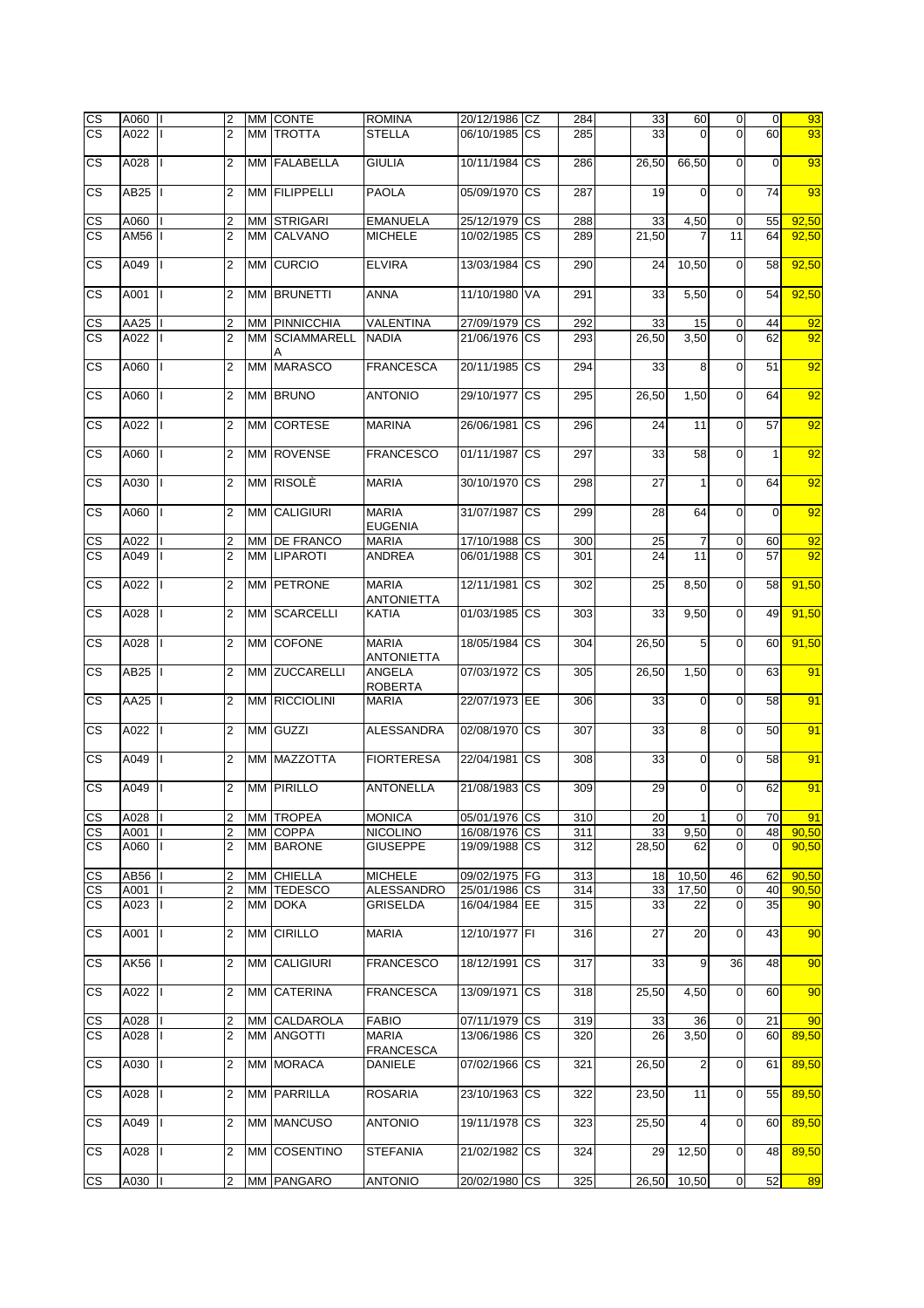| $\overline{\text{cs}}$   | A060             |              | $\overline{2}$          |    | MM LUPINACCI        | <b>ELVIRA</b>                     | 26/09/1981 CS |           | 326 | 28    | 13             | $\overline{0}$  | 48          | 89    |
|--------------------------|------------------|--------------|-------------------------|----|---------------------|-----------------------------------|---------------|-----------|-----|-------|----------------|-----------------|-------------|-------|
| CS                       | A022             |              | 2                       |    | <b>MM</b> GNISCI    | <b>AMALIA</b>                     | 19/01/1971 CS |           | 327 | 33    | 6              | $\mathbf 0$     | 50          | 89    |
| $\overline{\text{cs}}$   | AM56             |              | $\overline{2}$          |    | <b>MM DAMIANO</b>   | <b>EMILIANO</b>                   | 22/08/1979    | <b>SA</b> | 328 | 18    | 6              | 36              | 65          | 89    |
| $\overline{\text{cs}}$   | AN56             |              | $\overline{2}$          |    | MM CINIGLIA         | <b>ALESSANDRA</b>                 | 21/03/1991    | <b>CS</b> | 329 | 15,50 | 1,50           | 26              | 72          | 89    |
| CS                       | A060             |              | $\overline{2}$          | MM | <b>TROPEA</b>       | <b>MAURO</b>                      | 20/12/1975    | <b>CS</b> | 330 | 26    | 50             | $\overline{0}$  | 13          | 89    |
| $\overline{\text{cs}}$   | A022             |              | $\overline{2}$          | МM | <b>VILARDI</b>      | ADELAIDE                          | 03/10/1964    | <b>CS</b> | 331 | 24,50 | 0              | $\mathbf 0$     | 64          | 88,50 |
| CS                       | A060             |              | $\overline{2}$          |    | MM BOSCO            | <b>FRANCESCO</b>                  | 08/09/1968    | <b>CS</b> | 332 | 15,50 | 15             | $\overline{0}$  | 58          | 88,50 |
| $\overline{\text{cs}}$   | A060             |              | $\overline{2}$          |    | MM ROGANO           | <b>DANIELE</b>                    | 06/08/1982 KR |           | 333 | 29    | 39,50          | $\overline{0}$  | 20          | 88,50 |
| CS                       | A049             |              | $\overline{2}$          |    | MM LEPORINI         | <b>MARIACRISTIN</b><br>Α          | 07/01/1975    | <b>CS</b> | 334 | 22    | 17,50          | $\overline{0}$  | 49          | 88,50 |
| CS                       | A028             |              | $\overline{2}$          |    | MM ACCIARDI         | <b>MARIA</b><br><b>DOMENICA</b>   | 08/04/1959    | <b>CS</b> | 335 | 19,50 | 4              | $\mathbf 0$     | 65          | 88,50 |
| CS                       | A028             |              | 2                       |    | MM SODA             | <b>TERESA</b>                     | 24/10/1984 CS |           | 336 | 28,50 | 60             | $\mathbf 0$     | $\mathbf 0$ | 88,50 |
| $\overline{\text{cs}}$   | A028             |              | $\overline{2}$          |    | MM SIRIMARCO        | VALERIA                           | 27/09/1982    | <b>CS</b> | 337 | 26,50 | 8,50           | $\overline{0}$  | 53          | 88    |
| <b>CS</b>                | A022             |              | $\overline{2}$          |    | MM CASSIANO         | <b>MARIA TERESA</b>               | 23/02/1983 CS |           | 338 | 24    | 10             | $\Omega$        | 54          | 88    |
| $\mathsf{CS}\,$          | AN56             |              | 2                       |    | MM MATERA           | <b>IDA</b>                        | 01/08/1990    | <b>CS</b> | 339 | 26,50 | 1,50           | 30              | 60          | 88    |
| <b>CS</b>                | A028             |              | $\overline{2}$          |    | MM CAVA             | <b>LINDA PAOLA</b>                | 27/02/1972 CS |           | 340 | 27    | $\overline{2}$ | $\overline{0}$  | 59          | 88    |
| <b>CS</b>                | AB25             |              | $\overline{2}$          |    | MM LORELLI          | <b>FIORINA</b>                    | 14/11/1984    | <b>CS</b> | 341 | 33    | 4,50           | $\overline{0}$  | 50          | 87,50 |
| CS                       | A022             |              | 2                       |    | MM ANDREOLI         | ANNAMARIA                         | 29/09/1970 CS |           | 342 | 27    | 3,50           | $\mathbf 0$     | 57          | 87,50 |
| $\mathsf{CS}\,$          | A028             |              | $\overline{2}$          |    | MM SPOSATO          | <b>FRANCESCA</b>                  | 20/12/1983 CS |           | 343 | 20,50 | 5,50           | $\mathbf 0$     | 61          | 87    |
| $\overline{\text{cs}}$   | AA25             |              | $\overline{2}$          |    | MM MACRINO          | <b>STELLA</b><br><b>ANTONELLA</b> | 13/06/1976    | CS        | 344 | 29    | 1              | $\mathbf 0$     | 57          | 87    |
| <b>CS</b>                | AC25             |              | $\overline{2}$          | MM | DE GAETANO          | LORETTA                           | 29/09/1977    | <b>CS</b> | 345 | 28    | 5              | $\mathbf 0$     | 54          | 87    |
| CS                       | AB56             |              | $\overline{2}$          | MM | PELLICORI           | <b>ORLANDO</b><br><b>MARCO</b>    | 25/04/1995    | CS        | 346 | 33    | 12             | $\overline{28}$ | 42          | 87    |
| CS                       | A060             |              | $\overline{2}$          | MМ | <b>RASCHELLA</b>    | <b>MARIA ELISA</b>                | 08/08/1985    | <b>CS</b> | 347 | 26,50 | 0,50           | $\overline{0}$  | 60          | 87    |
| <b>CS</b>                | A060             |              | $\overline{2}$          | MМ | <b>MONTALTO</b>     | ANNA                              | 10/04/1974    | <b>CS</b> | 348 | 33    | 24             | $\Omega$        | 30          | 87    |
| CS                       | AB25             |              | 2                       |    | MM MIRAGLIA         | <b>PAOLA</b>                      | 11/10/1974    | <b>RM</b> | 349 | 24,50 | 6,50           | $\overline{0}$  | 56          | 87    |
| $\overline{\text{cs}}$   | A028             |              | $\overline{2}$          |    | MM DE SANTIS        | ANGELA GIADA                      | 28/07/1986    | <b>CS</b> | 350 | 26,50 | 3              | $\mathbf 0$     | 57          | 86,50 |
| CS                       | AB25             |              | $\overline{2}$          |    | MM PORCO            | <b>ELENA</b>                      | 30/12/1970    | <b>CS</b> | 351 | 22,50 | $\mathbf 0$    | $\overline{0}$  | 64          | 86.50 |
| $\mathsf{CS}\phantom{0}$ | A049             |              | 2                       | МM | <b>ASTARITA</b>     | <b>ATTILIO</b>                    | 25/01/1961    | CZ        | 352 | 20    | 0,50           | $\overline{0}$  | 66          | 86,50 |
| $\overline{\text{cs}}$   | AA25             |              | $\overline{2}$          |    | <b>MM PARISELLA</b> | <b>CLEMENTINA</b>                 | 08/07/1964    | <b>CS</b> | 353 | 25    | 0              | $\Omega$        | 61          | 86    |
| $\overline{\text{cs}}$   | A028   I         |              | $\overline{2}$          |    | MM SABATINO         | <b>MARINA</b>                     | 18/09/1986 CS |           | 354 | 33    | 3              | $\overline{0}$  | 50          | 86    |
| CS                       | A001             | $\mathsf{I}$ | $\overline{2}$          |    | MM NARACCI          | VALENTINA                         | 06/02/1982 FI |           | 355 | 23    | 12             | $\mathbf 0$     | 51          | 86    |
| СS                       | A060             |              | $\overline{2}$          |    | MM PIETROPAOLO      | <b>ALESSANDRO</b>                 | 22/06/1967 CS |           | 356 | 23    | 3              | $\mathbf 0$     | 60          | 86    |
| CS.                      | AA25             |              | $\overline{2}$          |    | MM MARINO           | LUCIA                             | 06/01/1972 CS |           | 357 | 24    | $\Omega$       | $\Omega$        | 62          | 86    |
| $\mathsf{CS}\,$          | A022             |              | 2                       |    | MM CAPALBO          | <b>TIZIANA</b>                    | 30/05/1970 CS |           | 358 | 26    | 0,50           | $\mathbf 0$     | 59          | 85,50 |
| CS                       | A028             |              | $\overline{2}$          |    | <b>MM SPADAFORA</b> | <b>PATRIZIA</b>                   | 05/01/1970 CS |           | 359 | 33    | 3,50           | $\mathbf 0$     | 49          | 85,50 |
| <b>CS</b>                | A028             |              | $\overline{2}$          |    | MM SCORNAVACC       | <b>ILENIA</b>                     | 27/09/1989    | <b>CS</b> | 360 | 33    | 4,50           | $\mathbf 0$     | 48          | 85,50 |
| CS.                      | A049             |              | $\overline{2}$          |    | MM PUGLIESE         | <b>GIULIANO</b>                   | 19/10/1973    | <b>CS</b> | 361 | 27,50 | 6              | $\overline{0}$  | 52          | 85,50 |
| CS.                      | A049             |              | $\overline{2}$          |    | MM BOCCIA           | <b>FRANCESCO</b>                  | 27/07/1979    | <b>CS</b> | 362 | 22    | $\overline{2}$ | $\overline{0}$  | 61          | 85    |
| CS                       | AA25             |              | $\overline{\mathbf{c}}$ |    | <b>MM MARTINO</b>   | <b>BOMBINA</b>                    | 08/08/1967    | <b>CS</b> | 363 | 28    | 1              | $\mathbf 0$     | 56          | 85    |
| <b>CS</b>                | AB <sub>25</sub> |              | 2                       |    | MM SERGI            | PASQUALE                          | 12/06/1984 RC |           | 364 | 29    | 6              | $\overline{0}$  | 50          | 85    |
| CS                       | AG56             |              | 2                       |    | MM MAGLIARI         | <b>TIZIANA</b>                    | 28/09/1971    | <b>CS</b> | 365 | 25    | 6              | 34              | 54          | 85    |
| <b>CS</b>                | A060             |              | $\overline{2}$          |    | MM GIGLIO           | CARLO                             | 20/03/1986 CS |           | 366 | 33    | 52             | $\overline{0}$  | $\mathbf 0$ | 85    |
| CS.                      | AC25             |              | $\overline{2}$          |    | MM FILOMENA         | <b>CATERINA</b>                   | 28/02/1977    | СS        | 367 | 18    | 6,50           | $\overline{0}$  | 60          | 84,50 |
| CS.                      | A028             |              | 2                       |    | MM ZIZZA            | <b>MERYLIN</b>                    | 05/10/1983 KR |           | 368 | 33    | 25,50          | $\overline{0}$  | 26          | 84,50 |
| СS                       | A060             |              | 2                       |    | MM ARTESE           | <b>SERENA</b>                     | 15/06/1985    | <b>CS</b> | 369 | 33    | 51,50          | $\mathbf 0$     | $\mathbf 0$ | 84,50 |
| CS                       | A030             |              | $\overline{2}$          |    | MM MELLARD          | <b>JESSICA</b>                    | 21/03/1986 EE |           | 370 | 29    | 8,50           | $\overline{0}$  | 47          | 84,50 |
|                          |                  |              |                         |    |                     |                                   |               |           |     |       |                |                 |             |       |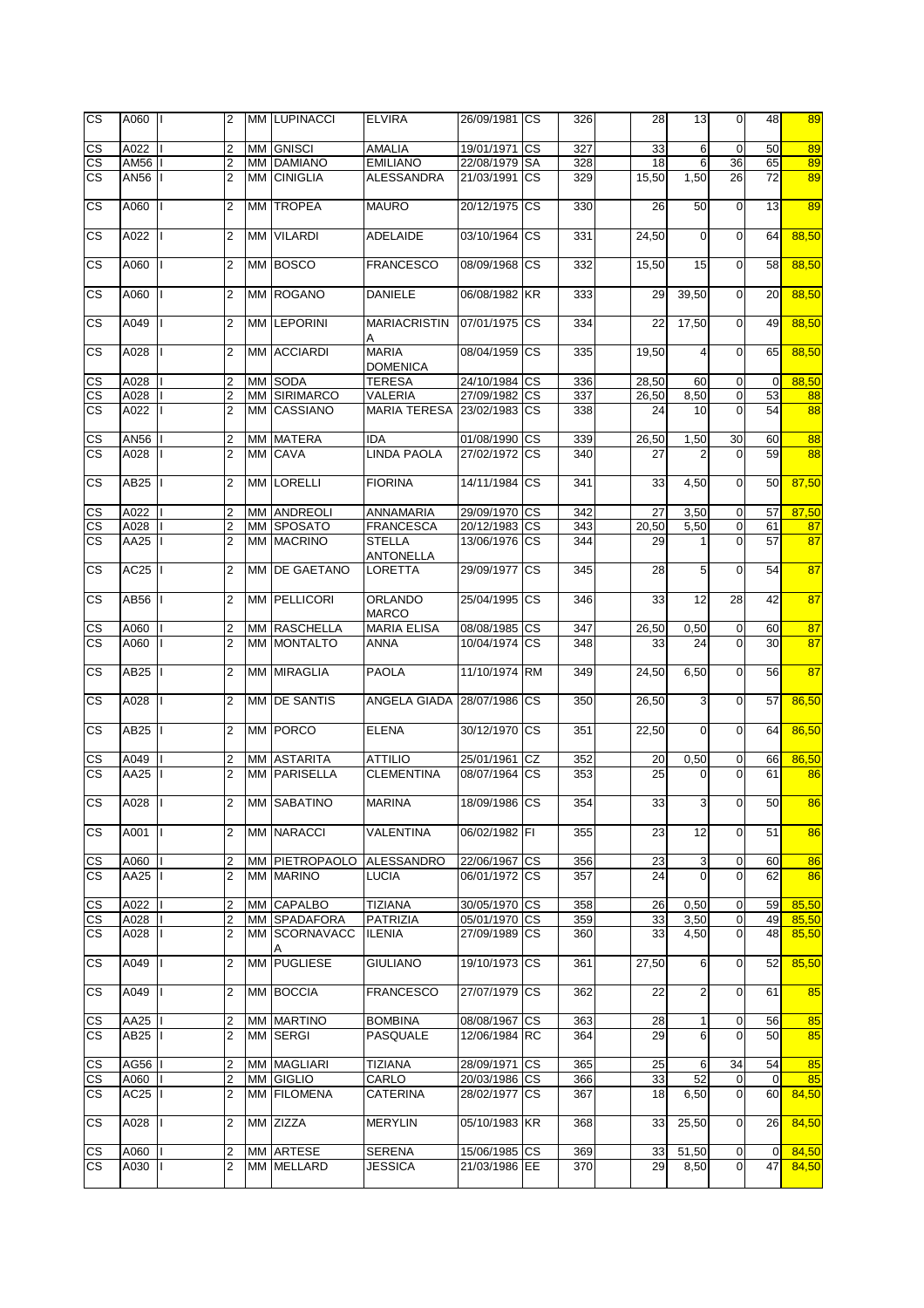| <b>CS</b>              | A060 II          |   | 2              | MM BEVILACQUA            | <b>PIERO</b>                        | 11/12/1985 CZ |                        | 371              | 33    | 51,50          | $\overline{0}$ | $\overline{0}$ | 84,50 |
|------------------------|------------------|---|----------------|--------------------------|-------------------------------------|---------------|------------------------|------------------|-------|----------------|----------------|----------------|-------|
| <b>CS</b>              | A060             |   | 2              | MM FERRARI               | <b>SCIPIONE</b>                     | 12/06/1977    | $\overline{\text{cs}}$ | $\overline{372}$ | 25    | $\mathbf{1}$   | $\mathbf 0$    | 58             | 84    |
| $\overline{\text{cs}}$ | A060             |   | $\overline{2}$ | MM LIGUORI               | <b>PAOLA</b><br><b>FRANCESCA</b>    | 30/01/1981 CS |                        | 373              | 25    | 38             | $\Omega$       | 21             | 84    |
| $\overline{\text{cs}}$ | AB25             |   | $\overline{2}$ | MM OLIVA                 | ANNAMARIA<br><b>BENEDETTA</b>       | 27/07/1985 CS |                        | 374              | 26,50 | 4,50           | $\overline{0}$ | 53             | 84    |
| $\overline{\text{cs}}$ | AJ56             |   | 2              | MM PASQUA                | <b>ANNA</b>                         | 15/07/1983 CS |                        | 375              | 23    | 3              | 6              | 58             | 84    |
| CS                     | A001             |   | 2              | MM LANGELLOTTI           | <b>GILDA</b>                        | 21/09/1967 CS |                        | 376              | 29    | 3              | $\mathbf 0$    | 52             | 84    |
| CS                     | A028             |   | 2              | MM VENNARI               | CARMELA                             | 15/10/1983 CS |                        | 377              | 33    | 41             | $\mathbf 0$    | 10             | 84    |
| $\overline{\text{cs}}$ | A049             |   | $\overline{c}$ | MM QUINTIERI             | <b>MIMMO LUCA</b>                   | 02/10/1985 CS |                        | $\overline{378}$ | 33    | 9              | $\mathbf 0$    | 42             | 84    |
| <b>CS</b>              | A028             |   | 2              | MM IANNINI               | <b>MARCO</b>                        | 25/04/1981 CS |                        | 379              | 33    | 15             | $\overline{0}$ | 36             | 84    |
| CS                     | A030             |   | 2              | MM MUTO                  | <b>GIOVANNA</b>                     | 24/06/1970 CS |                        | 380              | 33    | 21             | $\overline{O}$ | 30             | 84    |
| <b>CS</b>              | A028             |   | $\overline{2}$ | MM FILICE                | <b>FRANCESCO</b>                    | 23/02/1983 CS |                        | 381              | 33    | 36             | $\mathbf 0$    | 15             | 84    |
| CS                     | AB25             |   | 2              | MM SMILARI               | <b>SANDRA</b>                       | 05/05/1977 CS |                        | 382              | 24    | 1,50           | $\mathbf 0$    | 58             | 83,50 |
| $\overline{\text{CS}}$ | AB25             |   | 2              | MM CIRELLI               | <b>MICHELA</b>                      | 22/09/1976 CS |                        | 383              | 23    | 6,50           | $\mathbf 0$    | 54             | 83,50 |
| $\overline{\text{CS}}$ | AA25             |   | $\overline{c}$ | MM MAGLIOCCHI            | <b>FRANCESCA</b>                    | 06/01/1982 CS |                        | 384              | 26,50 | 7              | $\mathbf 0$    | 50             | 83,50 |
| <b>CS</b>              | AI56             |   | 2              | MM MONTEBELLO            | <b>FRANCESCO</b><br><b>GIUSEPPE</b> | 11/03/1987 CS |                        | 385              | 33    | 1,50           | 62             | 49             | 83,50 |
| CS                     | A022             |   | $\overline{2}$ | <b>MM CIRILLO</b>        | <b>FRANCESCA</b>                    | 27/07/1977 CS |                        | 386              | 23    | 2,50           | $\overline{O}$ | 58             | 83,50 |
| CS.                    | A060             |   | 2              | MM BIANCHI               | <b>ELISABETTA</b>                   | 18/05/1985 CS |                        | 387              | 27,50 | 28             | $\mathbf 0$    | 28             | 83,50 |
| CS                     | A060             |   | 2              | MM D'AMICO               | <b>GIUSEPPE</b>                     | 18/01/1980 CS |                        | 388              | 22,50 | 9              | $\mathbf 0$    | 52             | 83,50 |
| CS                     | A028             | L | $\overline{2}$ | MM ORSINO                | <b>RITA</b>                         | 02/07/1985 CS |                        | 389              | 33    | $\mathbf 0$    | $\mathbf{0}$   | 50             | 83    |
| $\overline{\text{cs}}$ | AB25             |   | 2              | MM <b>DE SALAZAR</b>     | <b>DANILO</b>                       | 19/01/1984 CZ |                        | 390              | 33    | 24             | $\overline{0}$ | 26             | 83    |
| $\overline{\text{cs}}$ | AA25             |   | 2              | MM GRANITI               | <b>ROSARIA</b>                      | 04/06/1972 EE |                        | 391              | 21    | $\mathbf 0$    | $\mathbf 0$    | 62             | 83    |
| $\overline{\text{cs}}$ | A001             |   | 2              | MM CELESTINO             | ROSA ELENA                          | 12/06/1982 CS |                        | 392              | 29    | 14             | $\overline{0}$ | 40             | 83    |
| $\overline{\text{cs}}$ | A028             |   | $\overline{2}$ | MM PETRELLI              | PASQUALE                            | 21/01/1982 CS |                        | 393              | 26    | 2,50           | $\overline{0}$ | 54             | 82,50 |
| <b>CS</b>              | A060             |   | $\overline{2}$ | MM SIMARI                | <b>CATALDO</b>                      | 28/09/1987 CS |                        | 394              | 28,50 | 48             | $\mathbf 0$    | 6              | 82,50 |
| CS                     | A028             |   | 2              | MM DE LORENZO            | CARLO                               | 19/08/1973 CS |                        | 395              | 25,50 | 41             | $\mathbf 0$    | 16             | 82,50 |
| $\overline{\text{cs}}$ | A028             | Ш | $\overline{2}$ | MM RUFFOLO               | <b>LUISA</b>                        | 08/09/1986 CS |                        | 396              | 29    | 17             | $\mathbf{0}$   | 36             | 82    |
| CS                     | AB <sub>25</sub> |   | 2              | MM CURTI                 | ANGELA                              | 10/04/1981    | <b>CS</b>              | 397              | 28    | 10             | $\mathbf 0$    | 44             | 82    |
| <b>CS</b>              | AA56             |   | $\overline{2}$ | MM PALAZZOLO             | <b>SABRINA</b>                      | 19/08/1996 ME |                        | 398              | 33    | 11             | 66             | 38             | 82    |
| CS                     | A028             |   | 2              | MM FORTINO               | MARIAGRAZIA                         | 24/09/1988 CS |                        | 399              | 33    | 39             | $\mathbf 0$    | 10             | 82    |
| <b>CS</b>              | A028             |   | $\overline{c}$ | MM DE MAIO               | <b>ANGELO</b>                       | 24/05/1988 CS |                        | 400              | 33    | 13             | $\overline{0}$ | 36             | 82    |
| CS.                    | AE56             |   | 2              | MM SCUGLIA               | <b>MARIA</b>                        | 28/04/1966 CZ |                        | 401              | 12    | $\mathbf 0$    | $\overline{0}$ | 70             | 82    |
| CS.                    | A028             |   | 2              | MM ROSSI                 | <b>JANE</b>                         | 01/11/1977 CS |                        | 402              | 22,50 | $\overline{7}$ | $\overline{0}$ | 52             | 81,50 |
| CS                     | A028             |   | 2              | MM MUTO                  | <b>ANTONELLA</b>                    | 15/04/1983 CS |                        | 403              | 33    | 48,50          | $\mathbf 0$    | $\mathbf 0$    | 81,50 |
| CS                     | A028             |   | 2              | MM UTECH                 | <b>MARIANNA</b>                     | 14/04/1976 EE |                        | 404              | 21,50 | 18             | $\overline{0}$ | 42             | 81,50 |
| CS.                    | AA25             |   | $\overline{c}$ | MM SCIRROTTA             | <b>ANNALUCIA</b>                    | 13/12/1980 CS |                        | 405              | 23    | 0,50           | $\overline{0}$ | 58             | 81,50 |
| CS                     | A022             |   | 2              | MM MUSCETTA              | <b>ALFONSO</b>                      | 31/07/1981 CS |                        | 406              | 33    | 6,50           | $\overline{0}$ | 42             | 81,50 |
| CS.                    | AA25             |   | 2              | MM D'AMANTE              | <b>GRAZIELLA</b>                    | 17/11/1975 PZ |                        | 407              | 27    | $\mathbf 0$    | $\overline{0}$ | 54             | 81    |
| CS                     | A022             |   | 2              | MM PIGNATARO             | <b>MANUELA</b>                      | 03/08/1981    | <b>CS</b>              | 408              | 28    | 6              | $\mathbf 0$    | 47             | 81    |
| <b>CS</b>              | A022             |   | 2              | MM LATTARI               | <b>LUCIA</b>                        | 03/10/1977 CS |                        | 409              | 33    |                | $\overline{0}$ | 47             | 81    |
| CS.                    | A030             |   | 2              | MM BUSCEMI               | <b>ROSARIA</b>                      | 31/03/1971 EE |                        | 410              | 33    | 0              | $\mathbf 0$    | 48             | 81    |
| <b>CS</b>              | A060             |   | 2              | MM CAVALIERE             | <b>FEDERICA</b>                     | 31/03/1978 CS |                        | 411              | 33    | 48             | $\mathbf 0$    | $\mathbf 0$    | 81    |
| CS                     | A022             |   | 2              | MM COCCHIARARO MARIAROSA |                                     | 22/10/1981 CS |                        | 412              | 28    | 4,50           | $\overline{0}$ | 48             | 80,50 |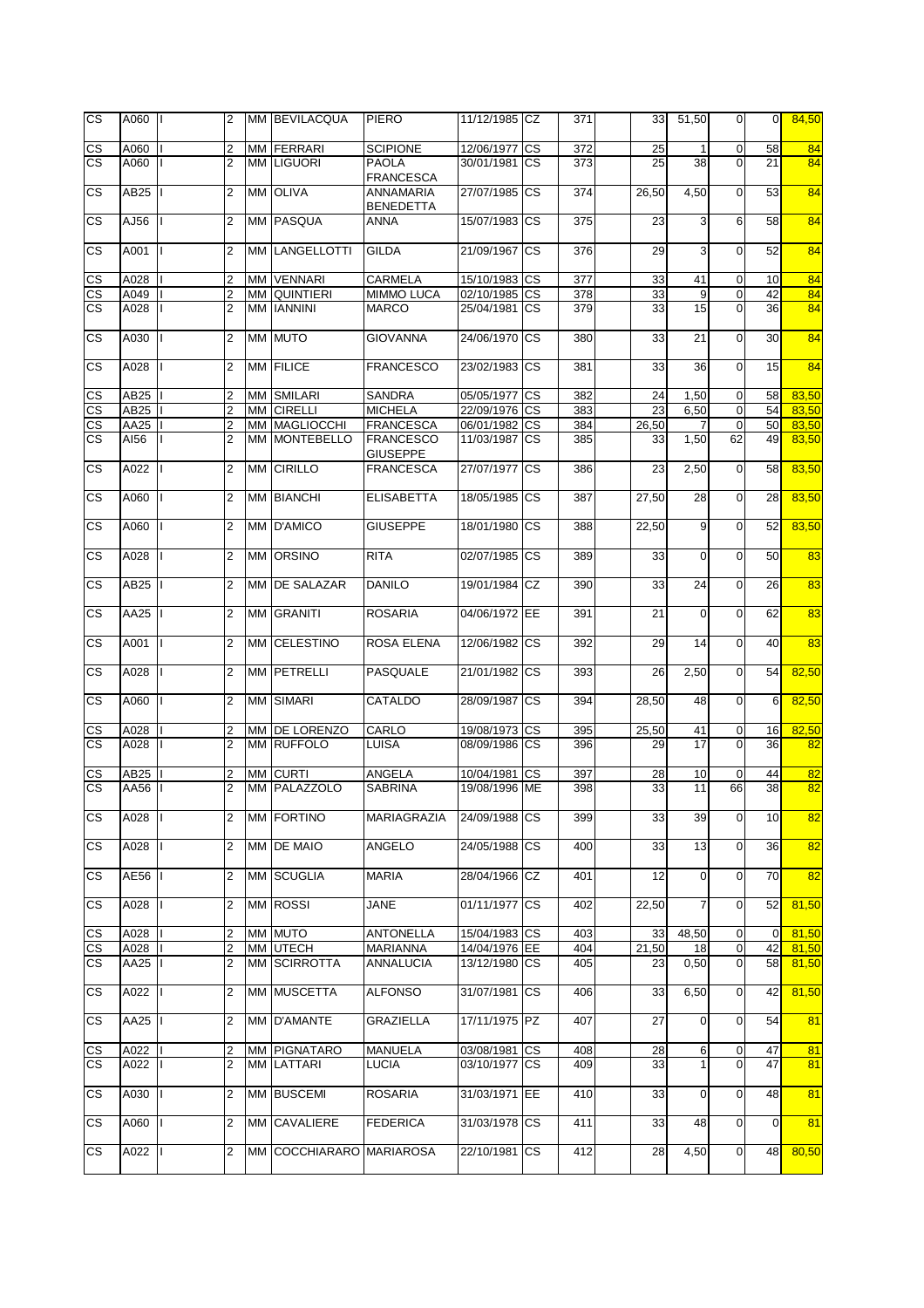| <b>CS</b>                | AA25 |   | $\overline{2}$          |    | MM MARCHESE          | ANNAMARIA                          | 30/08/1974 EE |           | 413 | 24    | 3,50           | $\overline{0}$  | 53          | 80,50 |
|--------------------------|------|---|-------------------------|----|----------------------|------------------------------------|---------------|-----------|-----|-------|----------------|-----------------|-------------|-------|
| CS                       | AN56 |   | $\overline{2}$          |    | MM FEDERICO          | <b>ANGELO</b>                      | 06/06/1992 KR |           | 414 | 29    | 3,50           | 36              | 48          | 80,50 |
| $\overline{\text{cs}}$   | A022 |   | $\overline{2}$          |    | MM BEVACQUA          | <b>ASSUNTA</b><br><b>CELESTE</b>   | 12/10/1984 CS |           | 415 | 26,50 |                | $\mathbf 0$     | 50          | 80,50 |
| $\overline{\text{cs}}$   | A028 |   | $\overline{2}$          |    | MM DEPRESBITERI<br>S | <b>ANNALISA</b>                    | 10/09/1980    | <b>CS</b> | 416 | 23    | 1,50           | $\overline{0}$  | 56          | 80,50 |
| $\overline{\text{cs}}$   | A060 |   | $\overline{2}$          |    | MM GUIDO             | <b>CATERINA</b>                    | 27/02/1979 PV |           | 417 | 25    | 1,50           | $\overline{0}$  | 54          | 80,50 |
| CS                       | A060 |   | $\overline{2}$          |    | MM CASSAVIA          | <b>GIUSEPPE</b>                    | 04/05/1962    | <b>CS</b> | 418 | 24    | 6,50           | $\mathbf 0$     | 50          | 80,50 |
| $\overline{\text{cs}}$   | AB25 |   | $\overline{2}$          |    | <b>MM PLASTINA</b>   | <b>BLANDINA</b>                    | 25/01/1971    | MI        | 419 | 23,50 | 1,50           | $\mathbf 0$     | 55          | 80    |
|                          |      |   |                         |    |                      |                                    |               |           |     |       |                |                 |             |       |
| CS                       | A028 |   | $\overline{2}$          |    | MM MELE              | <b>MARIA</b>                       | 30/06/1985    | <b>CS</b> | 420 | 33    | 17             | $\mathbf 0$     | 30          | 80    |
| CS                       | AC25 |   | $\overline{2}$          | MМ | <b>CROCIATO</b>      | <b>ROSA</b>                        | 28/11/1986    | <b>CS</b> | 421 | 33    | $\mathbf 0$    | $\mathbf 0$     | 47          | 80    |
| $\overline{\text{cs}}$   | A049 |   | $\overline{2}$          |    | MM TANGARI           | <b>SIMONA</b>                      | 28/09/1980 CS |           | 422 | 24,50 | 2,50           | $\mathbf 0$     | 53          | 80    |
| $\overline{\text{cs}}$   | A060 |   | $\overline{2}$          |    | MM DODARO            | <b>GIUSEPPE</b>                    | 30/11/1983    | <b>CS</b> | 423 | 33    | 17             | $\mathbf 0$     | 30          | 80    |
| <b>CS</b>                | A030 |   | $\overline{2}$          |    | MM FORCINITI         | <b>SERENA</b>                      | 26/03/1985    | <b>CS</b> | 424 | 33    | 18             | $\mathbf 0$     | 29          | 80    |
|                          |      |   |                         |    |                      |                                    |               |           |     |       |                |                 |             |       |
| $\mathsf{CS}\phantom{0}$ | A060 |   | 2                       |    | MM CORDASCO          | <b>MARIO</b>                       | 20/09/1978 CS |           | 425 | 29    | 26             | $\mathbf 0$     | 25          | 80    |
| <b>CS</b>                | AA25 |   | $\overline{2}$          |    | MM ROSETO            | <b>TIZIANA</b>                     | 26/03/1978    | <b>CS</b> | 426 | 27,50 | $\overline{2}$ | $\mathbf 0$     | 50          | 79.50 |
|                          |      |   |                         |    |                      |                                    |               |           |     |       |                |                 |             |       |
| <b>CS</b>                | A060 |   | $\overline{2}$          | ΜМ | <b>CORRENTE</b>      | <b>GIUSEPPINA</b><br>ANNA          | 28/07/1986    | <b>CS</b> | 427 | 27,50 | 52             | $\overline{0}$  | $\mathbf 0$ | 79,50 |
| CS                       | A028 |   | $\overline{2}$          |    | <b>MM NICASTRO</b>   | <b>GIOVANNI</b>                    | 28/03/1986    | <b>CS</b> | 428 | 33    | 10,50          | $\overline{0}$  | 36          | 79,50 |
| CS                       | A022 |   | $\overline{2}$          |    | MM BERARDI           | <b>RICCARDO</b>                    | 08/06/1988    | <b>CS</b> | 429 | 33    | 22,50          | $\overline{0}$  | 24          | 79,50 |
| <b>CS</b>                | A028 |   | $\overline{2}$          | MМ | <b>NICASTRO</b>      | <b>ROBERTA</b>                     | 25/12/1988    | <b>CS</b> | 430 | 33    | 17             | $\overline{0}$  | 29          | 79    |
| $\mathsf{CS}\,$          | AK56 |   | 2                       |    | MM CORASANITI        | <b>VITTORIO</b>                    | 04/07/1991 CZ |           | 431 | 33    | 12             | 27              | 34          | 79    |
| $\overline{\text{CS}}$   | A049 |   | $\overline{2}$          |    | MM ANTONUCCI         | <b>DOMENICO</b>                    | 25/08/1979 CS |           | 432 | 21    | 1              | $\mathbf 0$     | 57          | 79    |
| <b>CS</b>                | A030 |   | $\overline{2}$          |    | MM VILLELLA          | <b>FRANCESCO</b>                   | 20/09/1966    | <b>CS</b> | 433 | 23,50 | 3,50           | $\overline{0}$  | 52          | 79    |
| $\overline{\text{cs}}$   | A022 |   | $\overline{2}$          |    | <b>MM CAPALBO</b>    | <b>MICHELA</b>                     | 17/06/1978    | <b>CS</b> | 434 | 29    | 7,50           | $\mathbf 0$     | 42          | 78,50 |
|                          |      |   |                         |    |                      |                                    |               |           |     |       |                |                 |             |       |
| CS                       | A022 |   | $\overline{2}$          |    | MM ALESSIO           | <b>GIAMPIERO</b>                   | 23/01/1979    | <b>KR</b> | 435 | 33    | 5,50           | $\overline{0}$  | 40          | 78,50 |
| CS                       | A001 |   | $\overline{2}$          |    | <b>MM MACRINO</b>    | <b>EMILIA</b>                      | 24/12/1972 CS |           | 436 | 26    | 4,50           | $\mathbf 0$     | 48          | 78,50 |
| CS                       | A022 |   | 2                       |    | MM LEPERE            | <b>SERAFINA</b>                    | 25/04/1970 VB |           | 437 | 24,50 | $\mathbf 0$    | $\mathbf 0$     | 54          | 78,50 |
| CS                       | AI56 |   | $\overline{2}$          |    | MM CIAMBRONE         | <b>FIORAMANTE</b>                  | 17/11/1979    | <b>CZ</b> | 438 | 21    | 9              | $\overline{7}$  | 48          | 78    |
| CS                       | A022 |   | $\overline{2}$          |    | MM LETTIERI          | <b>MARIA LINA</b>                  | 17/09/1979    | <b>CS</b> | 439 | 29    | $\overline{7}$ | $\mathbf 0$     | 42          | 78    |
| <b>CS</b>                | A028 |   | $\overline{2}$          |    | MM LUPINACCI         | VALERIA                            | 04/06/1984 CS |           | 440 | 33    | 6 <sup>1</sup> | $\Omega$        | 39          | 78    |
| CS                       | A060 |   | $\overline{2}$          |    | <b>MM MOLINARO</b>   | UMILE                              | 05/12/1975    | <b>CS</b> | 441 | 33    | 15             | $\mathbf 0$     | 30          | 78    |
| <b>CS</b>                | AF56 | L | $\overline{2}$          |    | <b>MM SAPIA</b>      | <b>ANTONIO</b><br><b>FRANCESCO</b> | 04/10/1992    | <b>CS</b> | 442 | 33    | 9              | $6\phantom{.}6$ | 36          | 78    |
| CS.                      | A001 | L | $\overline{2}$          |    | MM DE STEFANO        | <b>FERNANDO</b><br><b>EMANUELE</b> | 23/06/1981    | CS        | 443 | 33    | 5              | $\overline{0}$  | 40          | 78    |
| CS.                      | A022 |   | $\overline{2}$          |    | MM PULICE            | <b>MARIA</b><br><b>FRANCESCA</b>   | 18/09/1979    | <b>CS</b> | 444 | 33    | 4              | $\Omega$        | 41          | 78    |
| <u>CS</u>                | A028 |   | $\overline{\mathbf{c}}$ |    | MM PERRI             | <b>MARIA GRAZIA</b>                | 02/06/1979    | <b>CS</b> | 445 | 33    | 27             | $\mathbf 0$     | 18          | 78    |
| CS.                      | A060 |   | $\overline{2}$          |    | MM FELICETTI         | <b>ANTONIO</b>                     | 27/05/1978 CS |           | 446 | 26,50 | 9,50           | $\overline{0}$  | 42          | 78    |
| <u>CS</u>                | A022 |   | 2                       |    | MM ARCURI            | <b>INES</b>                        | 13/06/1990    | CZ        | 447 | 33    | 9              | $\mathbf 0$     | 36          | 78    |
| CS.                      | A028 |   | $\overline{2}$          |    | MM FILICE            | ANGELA                             | 23/09/1977 CS |           | 448 | 23.50 | 0,50           | $\overline{0}$  | 54          | 78    |
|                          |      |   |                         |    |                      |                                    |               |           |     |       |                |                 |             |       |
| CS                       | A028 |   | 2                       |    | MM MASTRIOTA         | <b>MARICA</b>                      | 24/12/1977 CS |           | 449 | 24,50 | 15,50          | $\overline{0}$  | 38          | 78    |
| <b>CS</b>                | AB25 |   | $\overline{2}$          |    | <b>MM FOLINO</b>     | <b>GENOVEFFA</b>                   | 04/01/1985 CZ |           | 450 | 33    | 1              | $\Omega$        | 44          | 78    |
| CS                       | A030 |   | 2                       |    | MM MANFREDI          | <b>RENATA</b>                      | 09/02/1971    | S         | 451 | 12    | $\mathbf 0$    | $\mathbf 0$     | 66          | 78    |
| CS                       | A001 |   | $\overline{2}$          |    | MM ARENA             | <b>RITA</b>                        | 22/05/1977    | СS        | 452 | 25,50 | 10             | $\mathbf 0$     | 42          | 77,50 |
| CS.                      | A060 |   | $\overline{2}$          |    | MM BAULEO            | <b>MARIA</b>                       | 09/06/1965    | <b>CS</b> | 453 | 21,50 | 3              | $\overline{0}$  | 53          | 77,50 |
|                          |      |   |                         |    |                      | <b>ROSARIA</b>                     |               |           |     |       |                |                 |             |       |
| CS.                      | A028 |   | 2                       |    | MM VERCILLO          | <b>EMANUELA</b>                    | 19/11/1981    | <b>CS</b> | 454 | 26,50 | 1,50           | $\overline{0}$  | 49          | 77    |
| CS.                      | A022 |   | 2                       |    | MM FILICE            | <b>NATALE</b>                      | 24/12/1974 CS |           | 455 | 33    | 18             | $\overline{0}$  | 26          | 77    |
|                          |      |   |                         |    |                      |                                    |               |           |     |       |                |                 |             |       |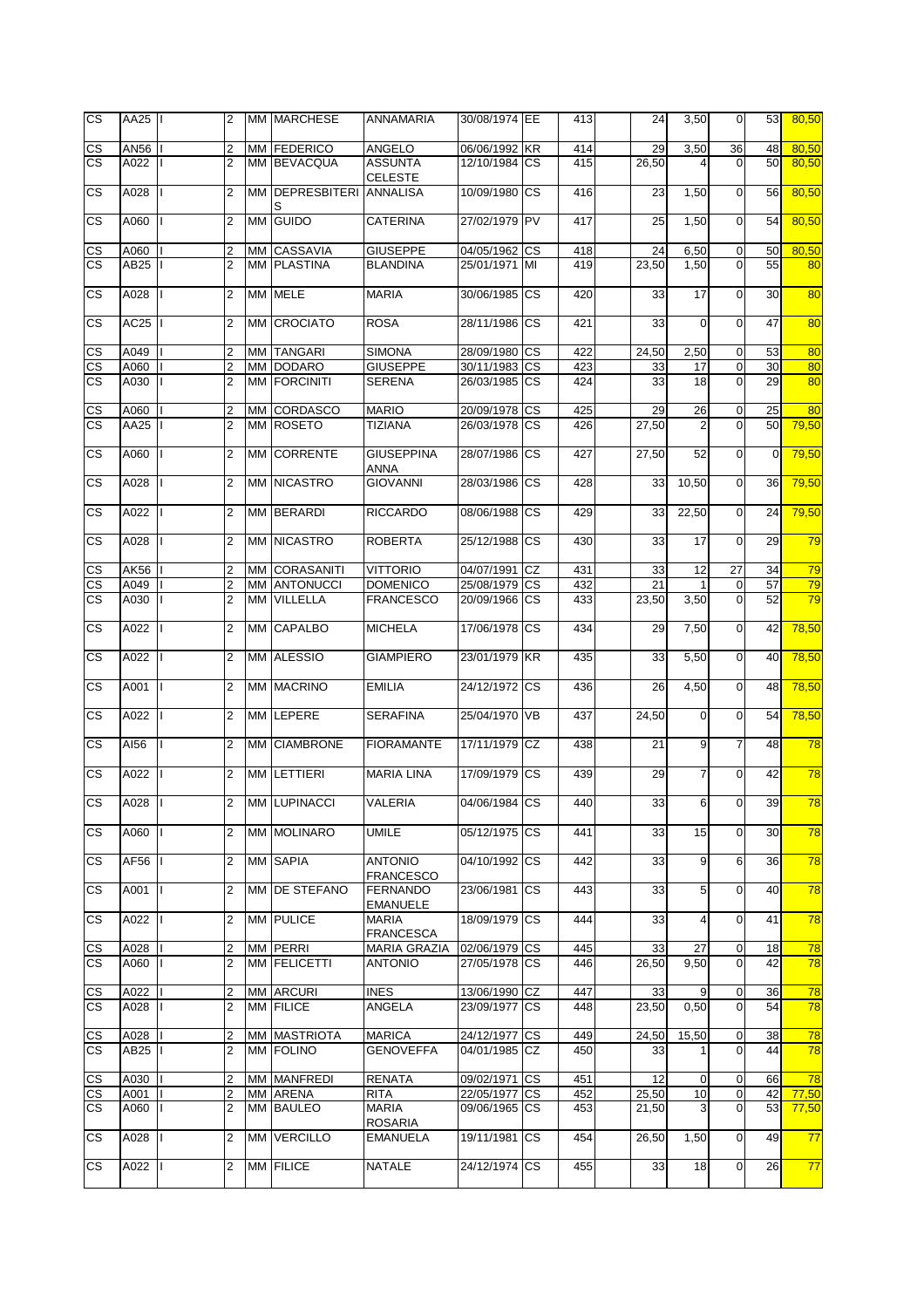| $\overline{\text{cs}}$ | A060     | $\overline{2}$ |    | MM MARIO            | <b>ROBERTO</b>     | 13/05/1971 CS |           | 456 | 19    | 11             | $\overline{0}$ | 47          | 77    |
|------------------------|----------|----------------|----|---------------------|--------------------|---------------|-----------|-----|-------|----------------|----------------|-------------|-------|
| <b>CS</b>              | A028     | $\overline{2}$ |    | <b>MM STABILE</b>   | <b>ROSSELLA</b>    | 05/01/1984 CS |           | 457 | 33    | 11             | $\mathbf 0$    | 33          | 77    |
|                        |          |                |    |                     |                    |               |           |     |       |                |                |             |       |
| $\overline{\text{cs}}$ | A060     | $\overline{2}$ |    | MM SOMMA            | <b>FRANCESCO</b>   | 19/05/1981 CS |           | 458 | 33    | 9              | $\mathbf 0$    | 35          | 77    |
|                        |          |                |    |                     | JUNIOR             |               |           |     |       |                |                |             |       |
| <b>CS</b>              | AF56     | 2              |    | <b>MM MITIDIERI</b> | PASQUALINO         | 11/03/1985 CS |           | 459 | 27    | 2              | 17             | 48          | 77    |
| CS                     | A060     | 2              | МM | <b>CINELLI</b>      | <b>FEDERICA</b>    | 13/11/1983 CS |           | 460 | 33    | $\overline{8}$ | $\mathbf 0$    | 36          | 77    |
| $\overline{\text{cs}}$ | A060     | $\overline{2}$ |    | MM RAIMONDO         | <b>PIERFRANCES</b> | 25/09/1985 CS |           | 461 | 29    | 48             | $\Omega$       | $\Omega$    | 77    |
|                        |          |                |    |                     | CO                 |               |           |     |       |                |                |             |       |
| CS                     | A022     | 2              |    | <b>MM NARDI</b>     | <b>CATIA</b>       | 05/10/1983 EE |           | 462 | 33    | $\mathbf 0$    | $\mathbf 0$    | 44          | 77    |
| $\overline{\text{cs}}$ | A022     | $\overline{2}$ |    | <b>MM NARCISI</b>   | <b>ANNA</b>        | 05/08/1988 CS |           | 463 | 33    | $\overline{2}$ | $\overline{0}$ | 42          | 77    |
| <b>CS</b>              | A028     | $\overline{2}$ |    | <b>MM BAFARO</b>    | PATRIZIA           | 01/09/1970 CS |           | 464 | 27,50 | 49,50          | $\mathbf 0$    | $\Omega$    | 77    |
|                        |          |                |    |                     |                    |               |           |     |       |                |                |             |       |
| CS                     | A060     | 2              |    | MM GUIDA            | <b>MARCO MARIA</b> | 06/06/1982 CS |           | 465 | 27    | 4,50           | $\pmb{0}$      | 45          | 76,50 |
| <b>CS</b>              | A060     | $\overline{2}$ |    | MM CONTE            | <b>GIUSEPPE</b>    | 27/07/1981 KR |           | 466 | 28,50 | 42             | $\Omega$       | 6           | 76,50 |
|                        |          |                |    |                     |                    |               |           |     |       |                |                |             |       |
| <b>CS</b>              | AB56     | 2              |    | MM PALOPOLI         | <b>GENNARO</b>     | 28/04/1983 MI |           | 467 | 12    | 0,50           | $\mathbf{1}$   | 64          | 76,50 |
|                        |          |                |    |                     |                    |               |           |     |       |                |                |             |       |
| <b>CS</b>              | A022     | $\overline{2}$ | MМ | <b>MARRONE</b>      | <b>GIOVANNA</b>    | 30/01/1978 EE |           | 468 | 24,50 | $\mathbf 0$    | $\mathbf 0$    | 52          | 76,50 |
|                        |          |                |    |                     |                    |               |           |     |       |                |                |             |       |
| <u>CS</u>              | AB25     | 2              |    | MM MAZZEI           | <b>ROBERTO</b>     | 18/10/1976 CS |           | 469 | 27    | 1,50           | $\mathbf 0$    | 48          | 76,50 |
| <b>CS</b>              | A022     | $\overline{2}$ |    | MM GRECO            | <b>VINCENZINA</b>  | 14/09/1968 CS |           | 470 | 27    | 7,50           | $\Omega$       | 42          | 76,50 |
|                        |          |                |    |                     |                    |               |           |     |       |                |                |             |       |
| <b>CS</b>              | A060     | $\overline{2}$ |    | MM FALCO            | SALVATORE          | 21/06/1986 CS |           | 471 | 28,50 | 12             | $\mathbf 0$    | 36          | 76,50 |
|                        |          |                |    |                     |                    |               |           |     |       |                |                |             |       |
|                        |          |                |    |                     |                    |               |           |     |       |                |                |             |       |
| CS                     | AC56     | 2              |    | MM D'AMBROSIO       | <b>LUCA</b>        | 20/09/1982 CS |           | 472 | 23,50 | 6,50           | $\mathbf 0$    | 46          | 76    |
| <b>CS</b>              | A022     | $\overline{2}$ |    | MM AVERSA           | <b>ANNARITA</b>    | 05/07/1972 TO |           | 473 | 33    |                | $\Omega$       | 42          | 76    |
|                        |          |                |    |                     |                    |               |           |     |       |                |                |             |       |
| <b>CS</b>              | A022     | $\overline{2}$ | MМ | <b>CASTAGNA</b>     | <b>MARGHERITA</b>  | 19/03/1990 VV |           | 474 | 33    | 12             | $\mathbf 0$    | 31          | 76    |
|                        |          |                |    |                     |                    |               |           |     |       |                |                |             |       |
| <b>CS</b>              | A022     | $\overline{2}$ |    | MM PELLEGRINO       | CARMELA            | 20/05/1989    | <b>CS</b> | 475 | 33    | $\overline{7}$ | $\mathbf 0$    | 36          | 76    |
|                        |          |                |    |                     | <b>SONIA</b>       |               |           |     |       |                |                |             |       |
| CS.                    | A022     | $\overline{2}$ |    | MM CUDA             | <b>SANTO</b>       | 05/04/1983 RC |           | 476 | 26,50 | 10,50          | $\mathbf 0$    | 39          | 76    |
|                        |          |                |    |                     | <b>GABRIELE</b>    |               |           |     |       |                |                |             |       |
| <b>CS</b>              | A001     | 2              |    | MM ROMANO           | <b>ROSA</b>        | 14/05/1976    | <b>CS</b> | 477 | 33    | $\overline{2}$ | $\mathbf 0$    | 41          | 76    |
| <b>CS</b>              | A060     | 2              |    | MM GRECO            | <b>ILARIO</b>      | 27/07/1970 CS |           | 478 | 33    | 19             | $\Omega$       | 24          | 76    |
|                        |          |                |    |                     |                    |               |           |     |       |                |                |             |       |
| CS                     | A028     | 2              |    | MM FERRARO          | <b>MARIO</b>       | 20/07/1992 CS |           | 479 | 33    | 25             | $\mathbf 0$    | 18          | 76    |
| $\overline{\text{cs}}$ | A060     | $\overline{2}$ |    | MM POLICASTRO       | <b>DEBORA</b>      | 13/03/1986 CS |           | 480 | 25    | 9              | $\Omega$       | 42          | 76    |
|                        |          |                |    |                     |                    |               |           |     |       |                |                |             |       |
| $\overline{\text{cs}}$ | AB25     | 2              |    | MM NIGRO            | <b>FRANCA</b>      | 22/08/1965 CS |           | 481 | 19    | 0              | $\mathbf 0$    | 57          | 76    |
|                        |          |                |    |                     |                    |               |           |     |       |                |                |             |       |
| CS.                    | A060     | $\overline{2}$ |    | MM PALERMO          | <b>STEFANIA</b>    | 27/07/1990 CS |           | 482 | 33    | 36,50          | $\overline{0}$ | 6           | 75,50 |
|                        |          |                |    |                     | <b>ANNA</b>        |               |           |     |       |                |                |             |       |
| $\overline{\text{cs}}$ | A028     | $\overline{2}$ |    | MM SERAFINI         | <b>GIADA</b>       | 12/07/1988 CS |           | 483 | 33    | 29,50          | $\Omega$       | 13          | 75,50 |
|                        |          |                |    |                     |                    |               |           |     |       |                |                |             |       |
|                        |          |                |    |                     |                    |               |           |     |       |                |                |             |       |
| CS.                    | A001   I | $\overline{2}$ |    | MM RUSSO            | <b>ANTONELLA</b>   | 26/01/1968 RM |           | 484 | 33    | 0,50           | $\mathbf 0$    | 42          | 75,50 |
|                        |          |                |    |                     |                    |               |           |     |       |                |                |             |       |
| CS.                    | A060     | $\overline{2}$ |    | MM CASSAVIA         | NUNZIATO           | 04/03/1982 CS |           | 485 | 26,50 | 49             | $\mathbf 0$    | $\mathbf 0$ | 75,50 |
|                        |          |                |    |                     |                    |               |           |     |       |                |                |             |       |
| CS.                    | A022     | 2              |    | MM GAGLIANO         | LIBERA             | 04/06/1978 CS |           | 486 | 26,50 | 1              | $\overline{0}$ | 48          | 75,50 |
|                        |          |                |    |                     |                    |               |           |     |       |                |                |             |       |
| CS.                    | A060     | 2              |    | MM PERRI            | VALENTINA          | 10/10/1984 CS |           | 487 | 33    | 25             | $\mathbf 0$    | 17          | 75    |
|                        |          |                |    |                     |                    |               |           |     |       |                |                |             |       |
| CS.                    | A022     | 2              |    | MM PIGNATARO        | <b>MARIA</b>       | 02/07/1977    | <b>CS</b> | 488 | 27    | 1              | $\mathbf 0$    | 47          | 75    |
|                        |          |                |    |                     | <b>BATTISTINA</b>  |               |           |     |       |                |                |             |       |
| CS.                    | AC25     | $\overline{2}$ |    | MM ADAMO            | <b>MARIAGRAZIA</b> | 26/03/1987    | <b>CZ</b> | 489 | 24,50 | 14,50          | $\mathbf 0$    | 36          | 75    |
|                        |          |                |    |                     |                    |               |           |     |       |                |                |             |       |
| CS                     | A022     | 2              | MM | <b>PUGLIESE</b>     | GRAZIA             | 17/03/1986 CS |           | 490 | 33    | $\mathbf 0$    | $\pmb{0}$      | 42          | 75    |
| CS.                    | A028     | 2              |    | MM RICCHIO          | <b>EMILIA</b>      | 03/08/1984 CS |           | 491 | 33    | 18             | $\mathbf 0$    | 24          | 75    |
|                        |          |                |    |                     |                    |               |           |     |       |                |                |             |       |
| СS                     | A028     | 2              |    | MM STAMATO          | <b>ANTONELLA</b>   | 10/07/1975 CS |           | 492 | 27    | 48             | $\mathbf 0$    | $\mathbf 0$ | 75    |
|                        |          |                |    |                     |                    |               |           |     |       |                |                |             |       |
| <b>CS</b>              | A049     | 2              |    | MM PAGANO           | <b>CORRADO</b>     | 21/01/1967    | <b>CS</b> | 493 | 33    | 0              | $\mathbf 0$    | 42          | 75    |
|                        |          |                |    |                     |                    |               |           |     |       |                |                |             |       |
| CS.                    | A060     | 2              |    | MM DE LUCA          | <b>TIZIO</b>       | 02/01/1971    | <b>CS</b> | 494 | 33    | 7              | $\mathbf 0$    | 35          | 75    |
|                        |          |                |    |                     |                    |               |           |     |       |                |                |             |       |
| CS                     | A028     | 2              |    | MM BRUNO            | <b>MATTEO</b>      | 13/04/1985 CS |           | 495 | 26    | 13             | $\pmb{0}$      | 36          | 75    |
| $\overline{\text{cs}}$ | A060     | 2              |    | MM CORTESE          | <b>PIERFRANCES</b> | 12/10/1973 CS |           | 496 | 33    | 30             | $\Omega$       | 12          | 75    |
|                        |          |                |    |                     | CO                 |               |           |     |       |                |                |             |       |
| CS                     | AB25     | 2              |    | MM MARTIRE          | <b>RENATA</b>      | 03/09/1968 EE |           | 497 | 27    | $\pmb{0}$      | $\pmb{0}$      | 48          | 75    |